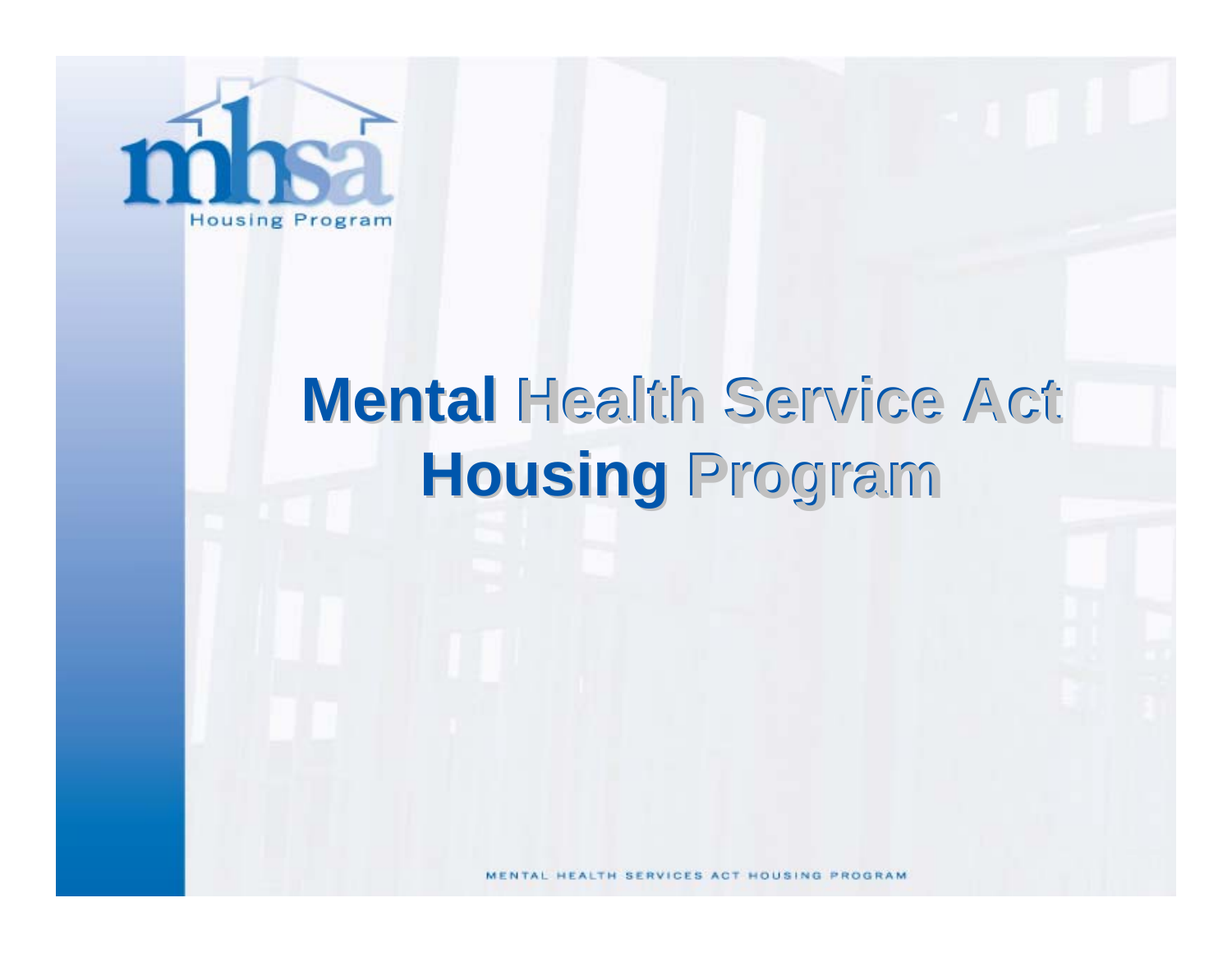The Mental Health Services Act Housing Program (MHSA Housing Program) provides funding for the capital costs and operating subsidies to develop permanent supportive housing for persons with serious mental illness who are homeless, or at risk of homelessness, and who meet the MHSA Housing Program target population criteria.

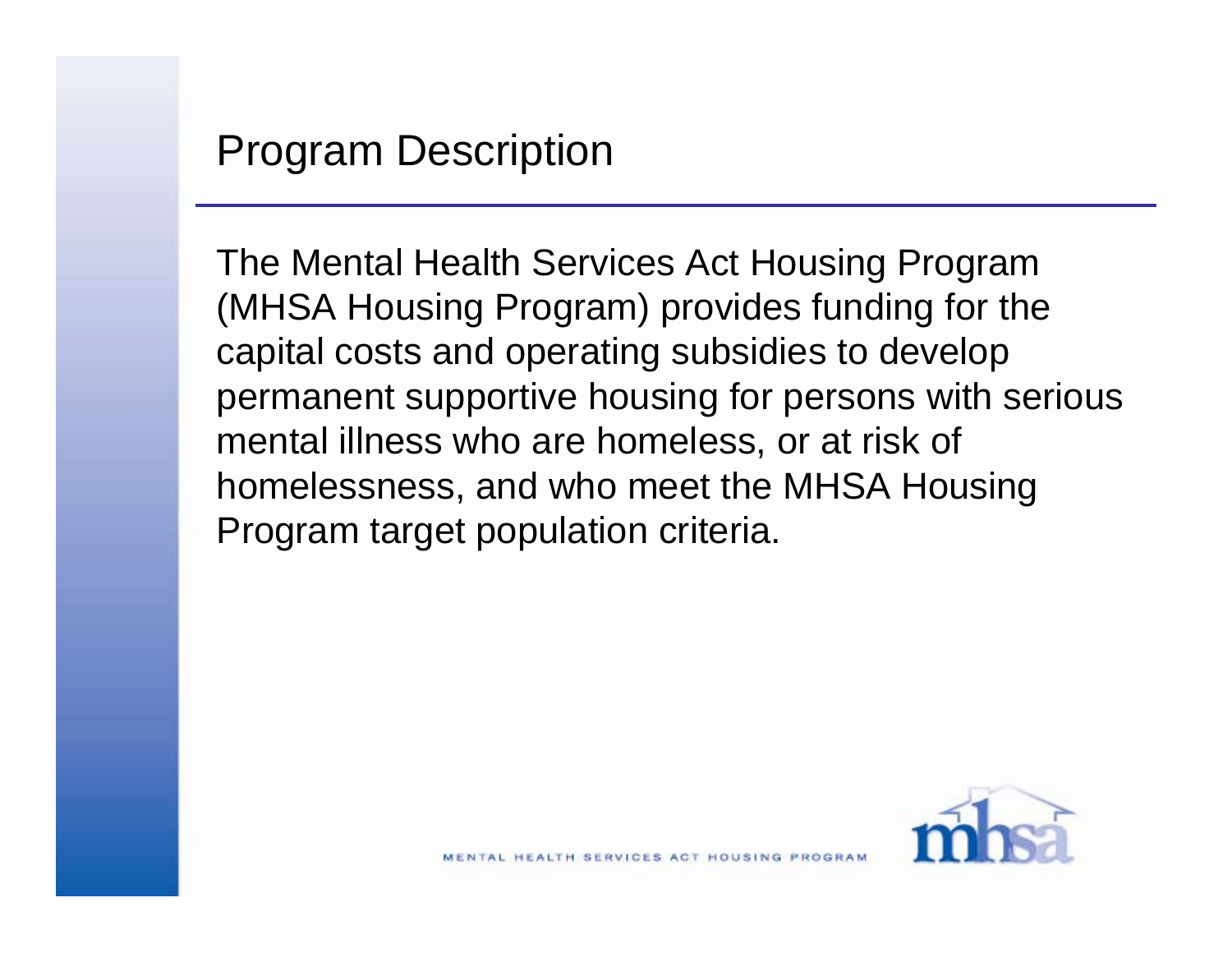#### Program Funds

- Will Provide up to \$75M annually to finance the development, acquisition, construction or rehabilitation of permanent supportive housing & up to \$40M annually for Operating Subsidies.
- The initial funding from DMH will be \$400M.
- Each County will have its own planning estimate of MHSA Housing Program funds.

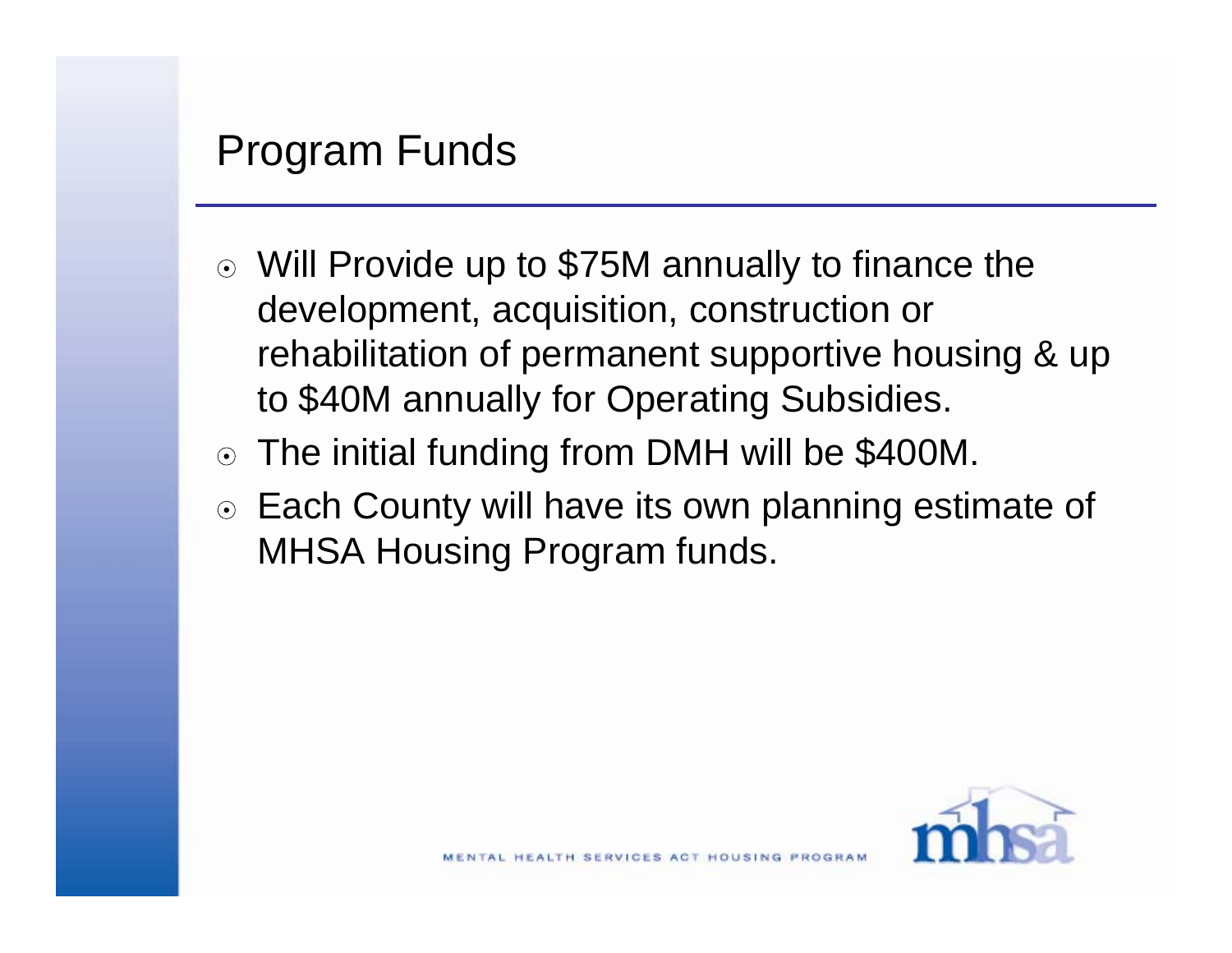### Permanent Supportive Housing

- ⊙ Supportive housing means housing with no limit on length of stay and that is linked to on-site or off-site services.
- $\odot$  Services must help the tenant retain the housing, support recovery and resiliency, and maximize the ability to live and work in the community.

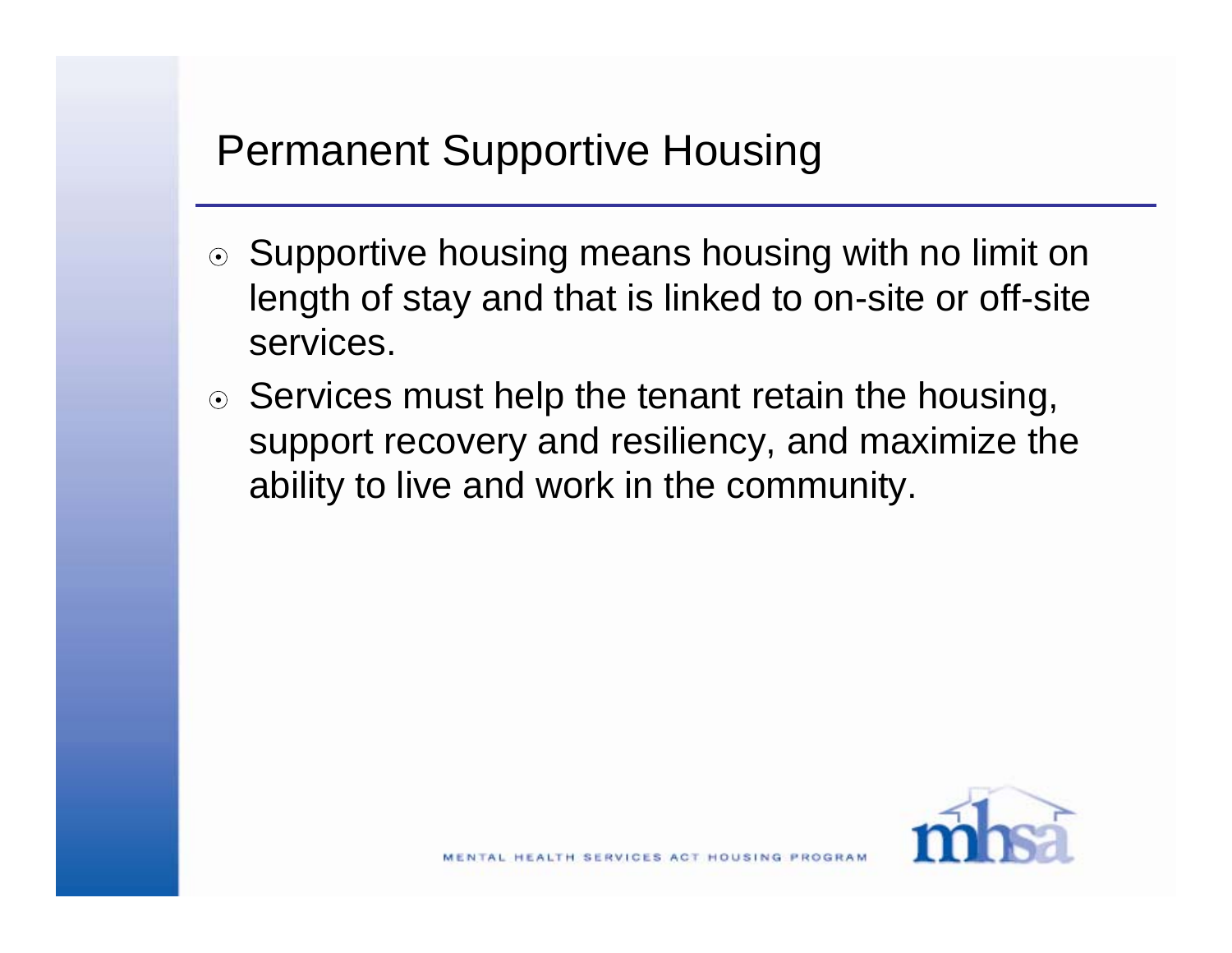The target population is defined as adults, older adults, transition-age youth with serious mental illness, children with severe emotional disorders and their families, who at the time of assessment for housing services meet the criteria for MHSA Community Services and Supports (CSS) in their county of residence and are homeless or at risk of homelessness.

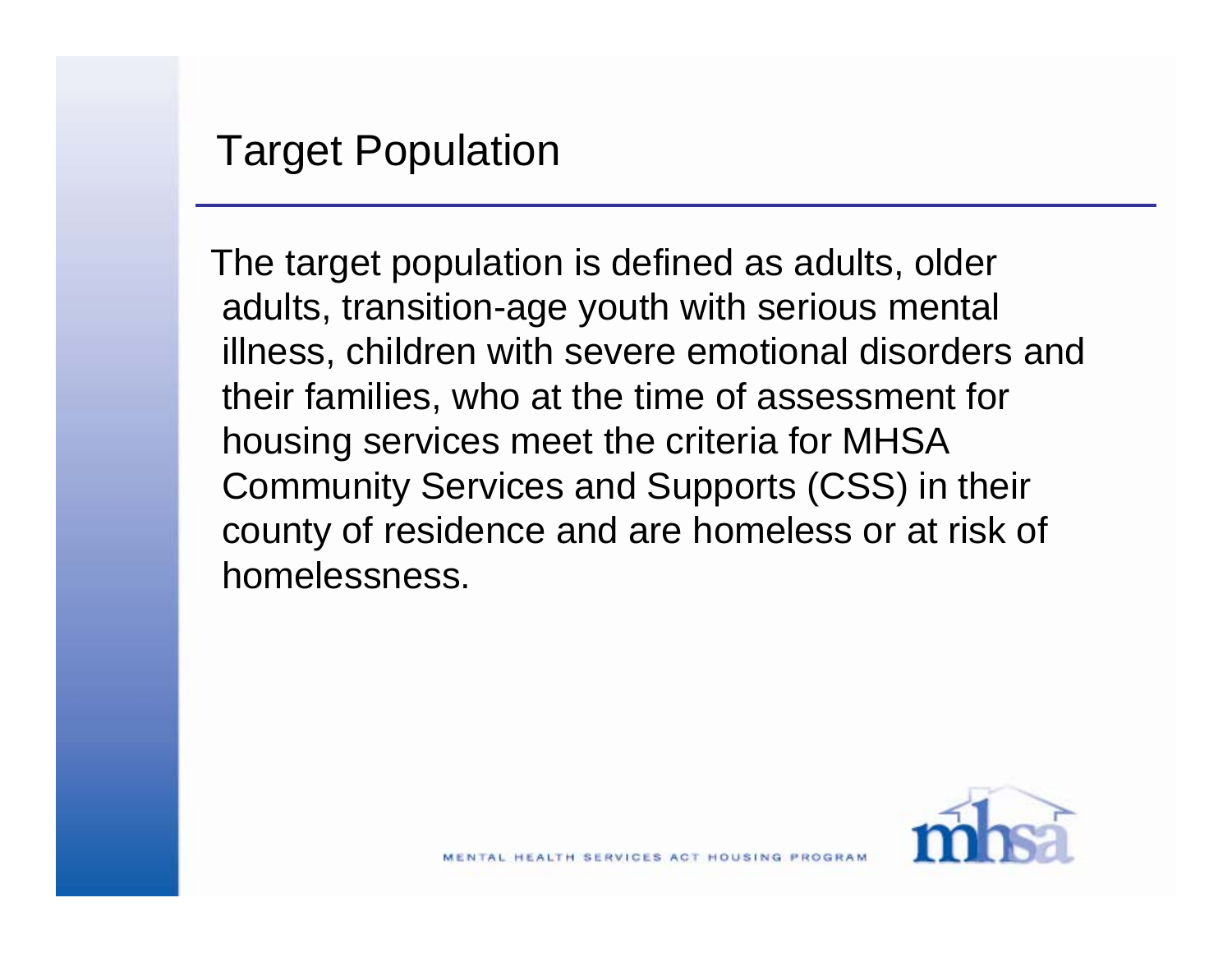#### Target Population

Homeless is defined as:

- $\circ$  living on the streets or,
- $\circ$  lacking a fixed and regular night time residence. This includes shelters, motels and other temporary living situations in which the individual has no tenant rights.

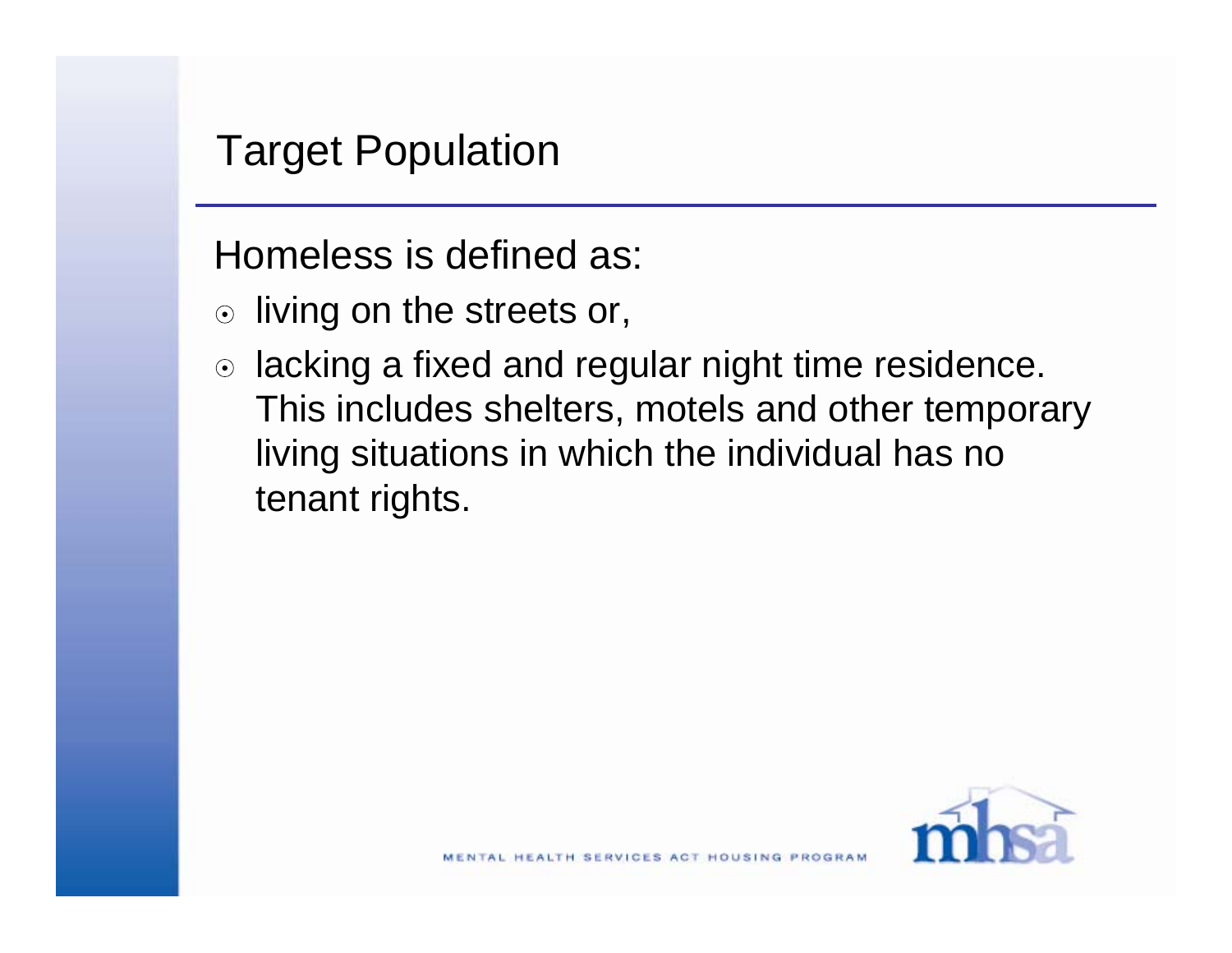At risk of homelessness includes the following:

- ⊙ transition-age youth exiting child welfare or juvenile justice systems;
- $\circ$  individuals discharged from:
	- hospital, including acute psychiatric hospitals, psychiatric health facilities (PHF);
	- skilled nursing facilities (SNF) with a certified special treatment program (STP) for the mentally disordered;
	- mental health rehabilitation centers (MHRC);

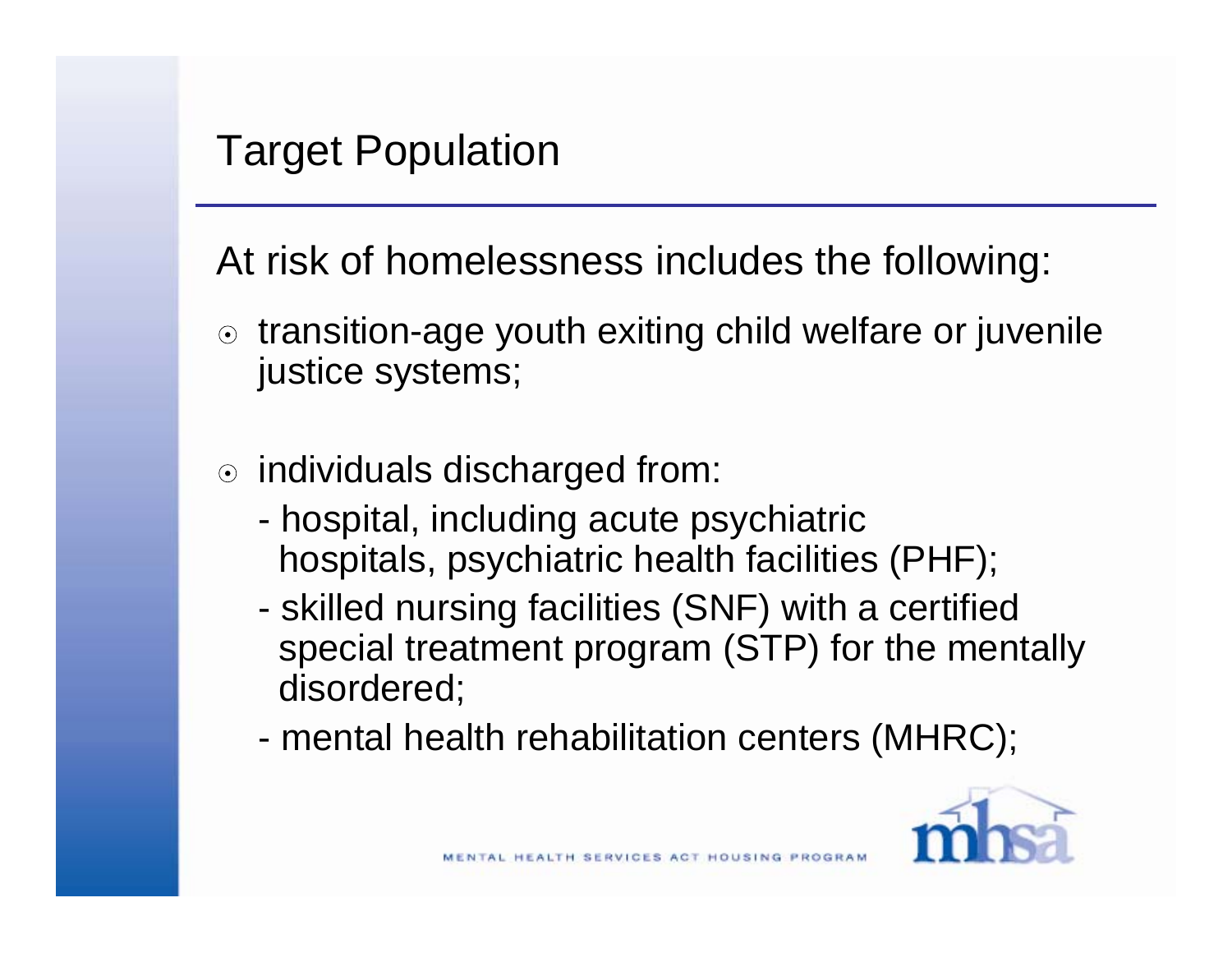- crisis and transitional residential settings; and
- city and county jails.
- $\circ$  Individuals temporarily placed in a Residential Care Facility upon discharge from one of the above.
- $\odot$  Individuals who have been assessed and are receiving services at the County Mental Health Department, and who have been deemed to be at imminent risk of homelessness, as certified by the County Mental Health Director.

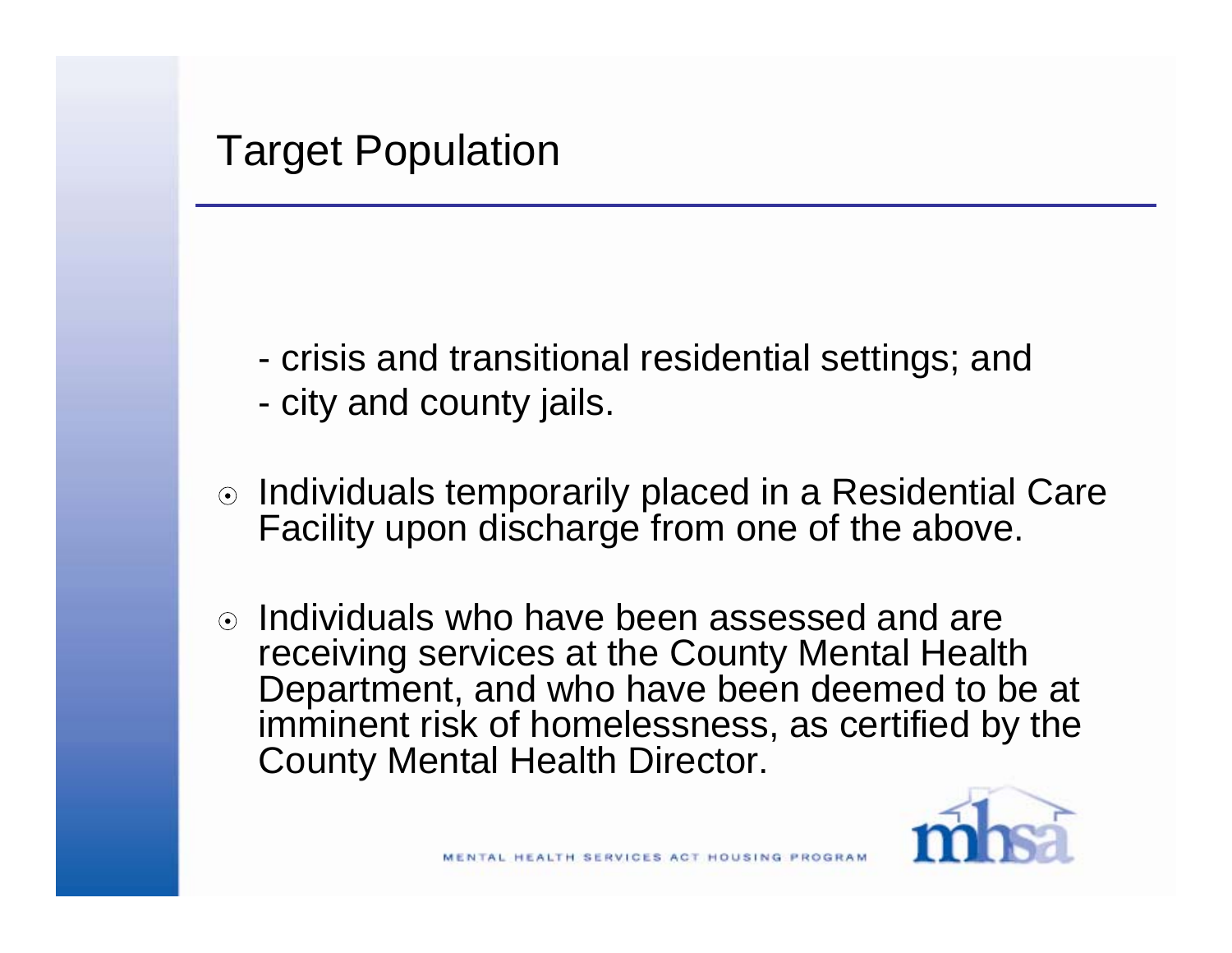Housing Models The MHSA Housing Program provides funding for both Rental Housing and Shared Housing Developments.

Shared Housing Developments are rented to and shared by two or more unrelated adults, each of whom is a member of the MHSA Housing Program target population.

A Shared Housing Development must:

- ⊙ provide a separate lockable bedroom for each adult,
- $\circ$  ensure each adult tenant has a lease and is responsible for paying rent,
- ⊙ be restricted for occupancy to members of the target population, and
- have a kitchen, bathroom and common living space.

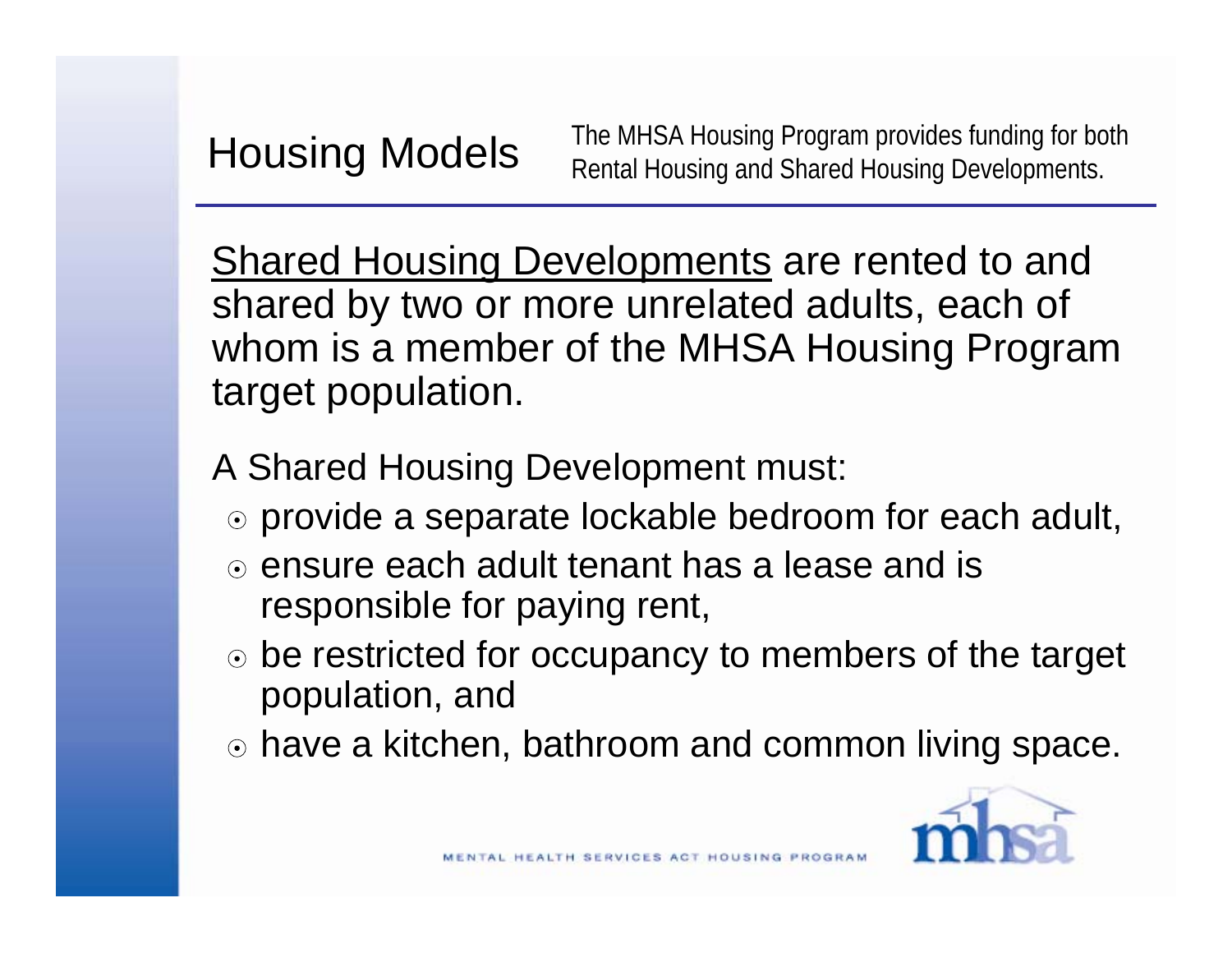Rental Housing Developments are apartment buildings with 5 or more units.

A Rental Housing Development includes:

- ⊙ both general occupancy buildings and special occupancy buildings,
- o all units, including SRO units, shall include at a minimum, a sleeping area, a kitchen area, bathroom, and living space, and
- ⊙ restriction for occupancy to members of the target population.

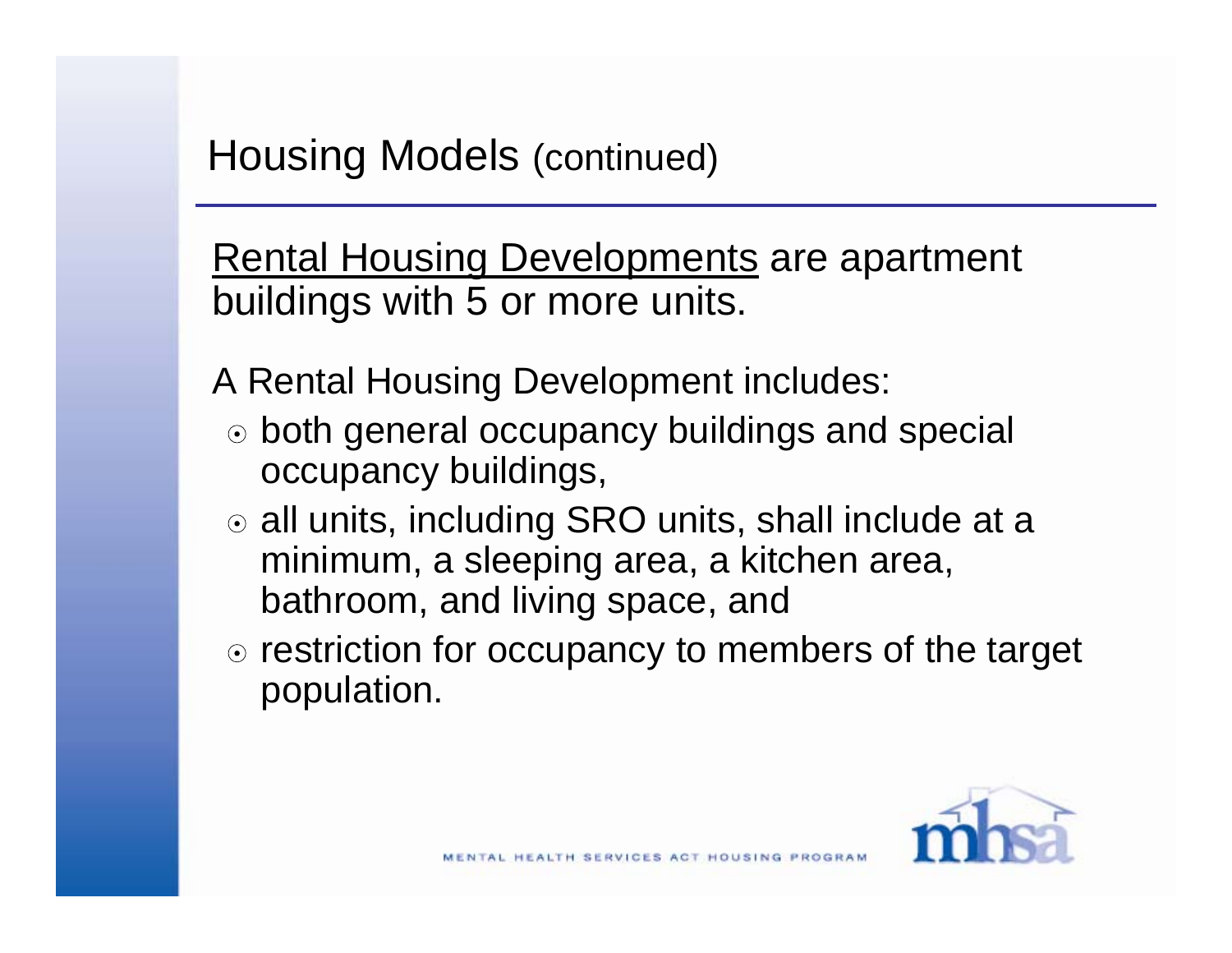Types of Rental Housing Developments

Single Population Development

A development in which all units are dedicated to housing the MHSA Housing Program target population. This includes all Shared Housing and some Rental Housing Developments.

"Mixed Population" Development

A Rental Housing Development in which 5 units, or 10% of the units, whichever is greater, are targeted to members of the MHSA Housing Program target population. In buildings with more than 100 units, at least 10 units must be restricted for members of the target population.

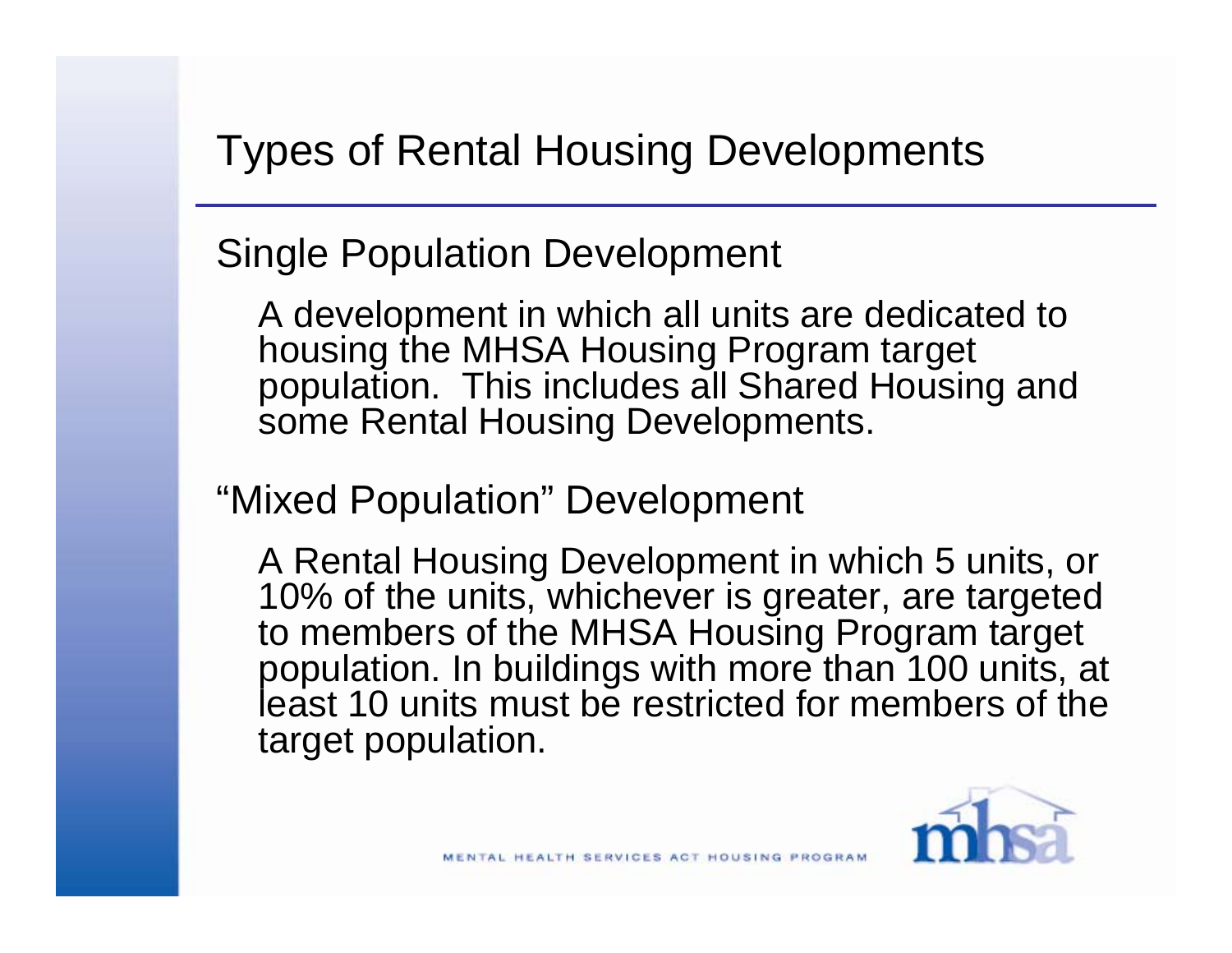#### Funding Limits

⊙ The MHSA Housing Program will fund one-third of the costs of a Rental Housing Development up to a maximum of \$100,000 per restricted unit.

At a county's request, amounts greater than \$100,000, up to 1/3 of total development costs per targeted rental housing unit, will be considered on an exception basis.

- o The MHSA Housing Program will fund the total cost for Shared Housing up to a maximum of \$100,000 per bedroom.
- ⊙ Up to \$100,000 in a Capitalized Operating Subsidy per MHSA Housing Program restricted unit.

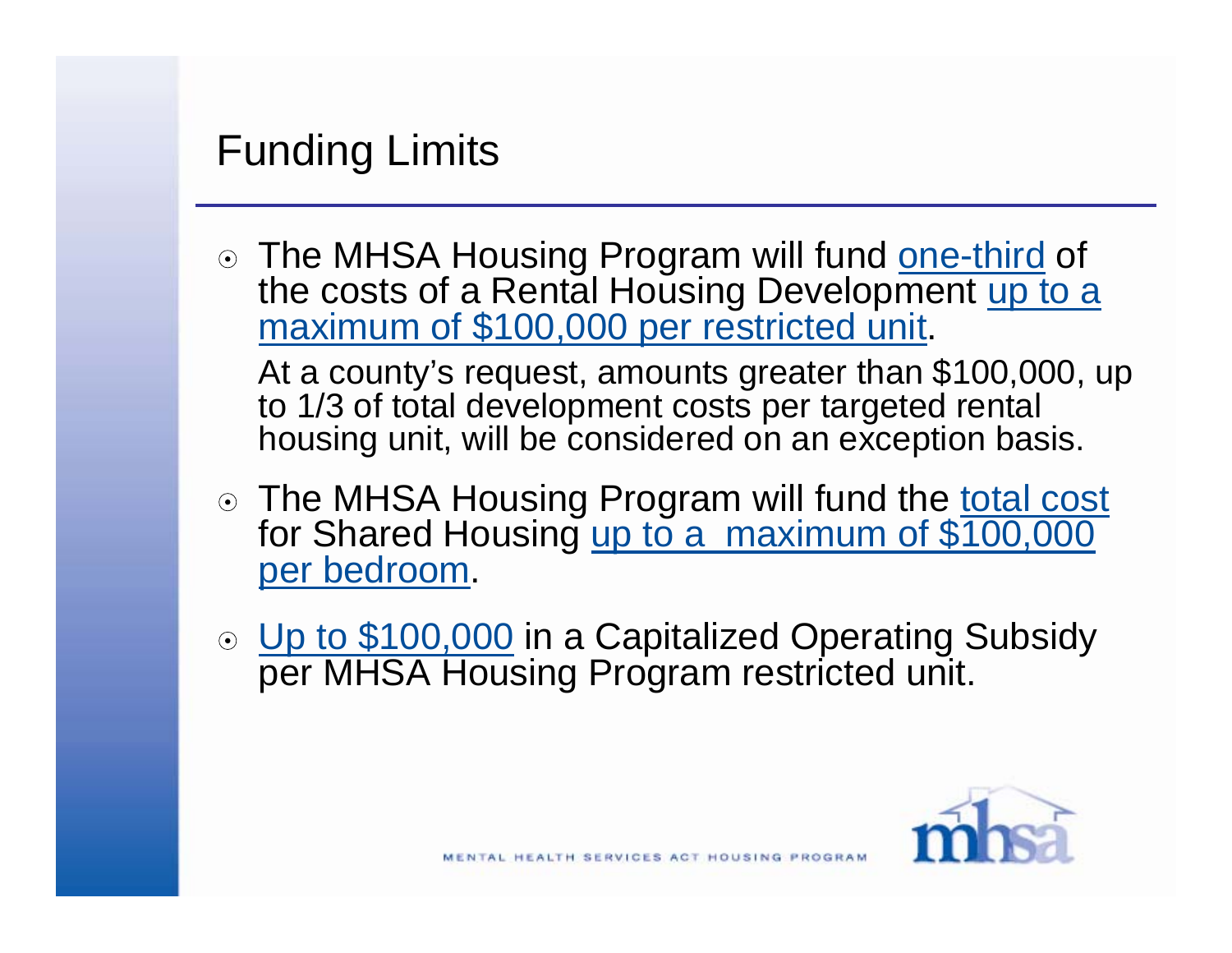#### Predevelopment Loans

- ⊙ Up to \$500,000 for Rental Housing Developments
- Up to \$200,000 for Shared Housing Developments

With An MHSA Housing Program loan commitment,

- Evidence of all other permanent financing commitments, and
- Evidence of site control and evidence of appropriate zoning.

#### Terms

- Two years or until construction loan closing, whichever is sooner;
- 3% interest, deferred until construction loan closing and forgiven at construction loan closing.

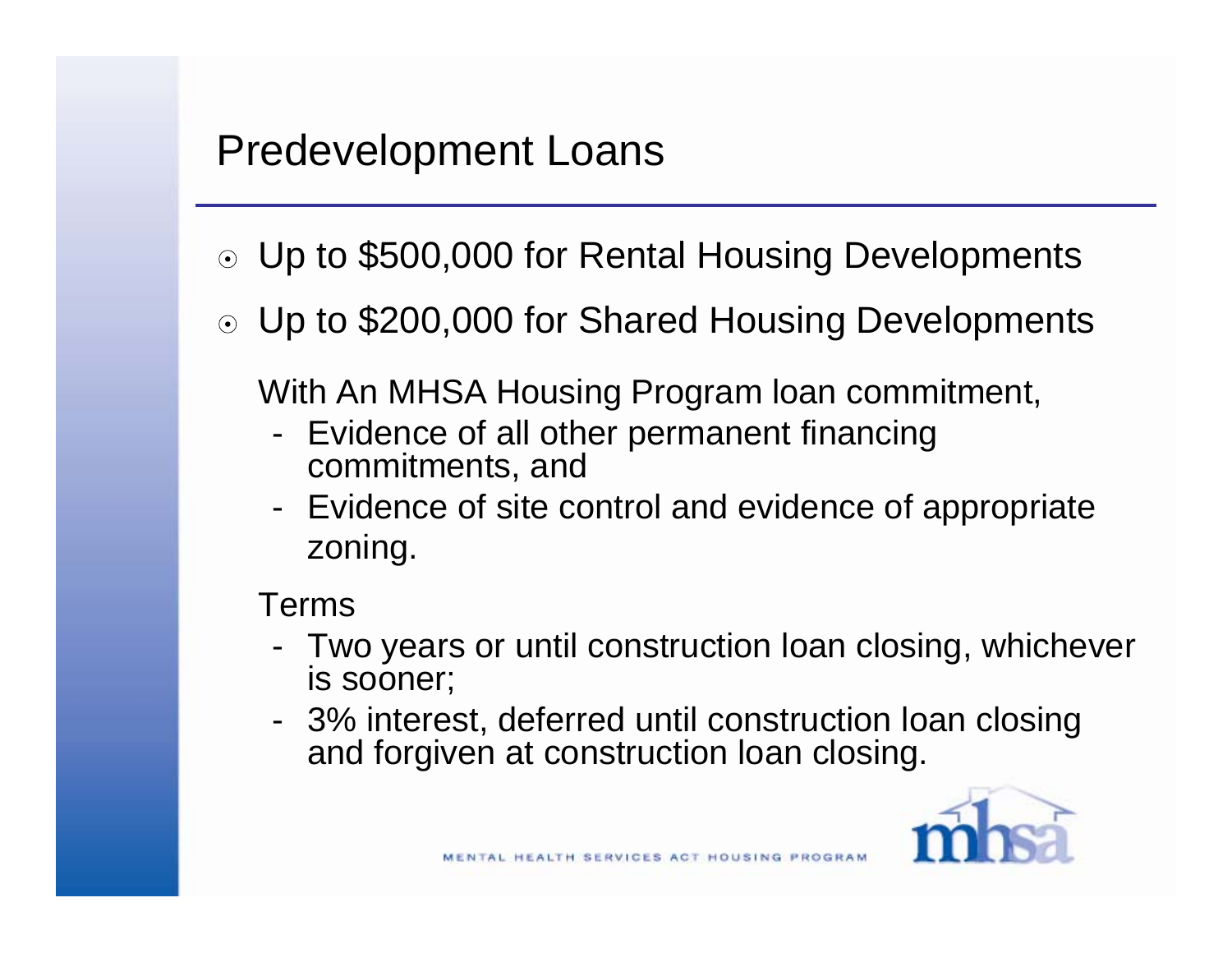# Capitalized Operating Subsidies

- Up to \$100,000 per MHSA Housing Program restricted unit for Rental Housing Developments. The maximum amount per Shared Housing Development is yet to be determined but will not exceed \$100,000.
- ⊙ Subsidy funds are only available for units that also receive loans from the MHSA Housing Program.
- ⊙ Preference will be given to Rental Housing Developments.
- To receive a capitalized operating subsidy, the developer must apply for and be denied rental or operating subsidies from all other available and appropriate sources in at least one cycle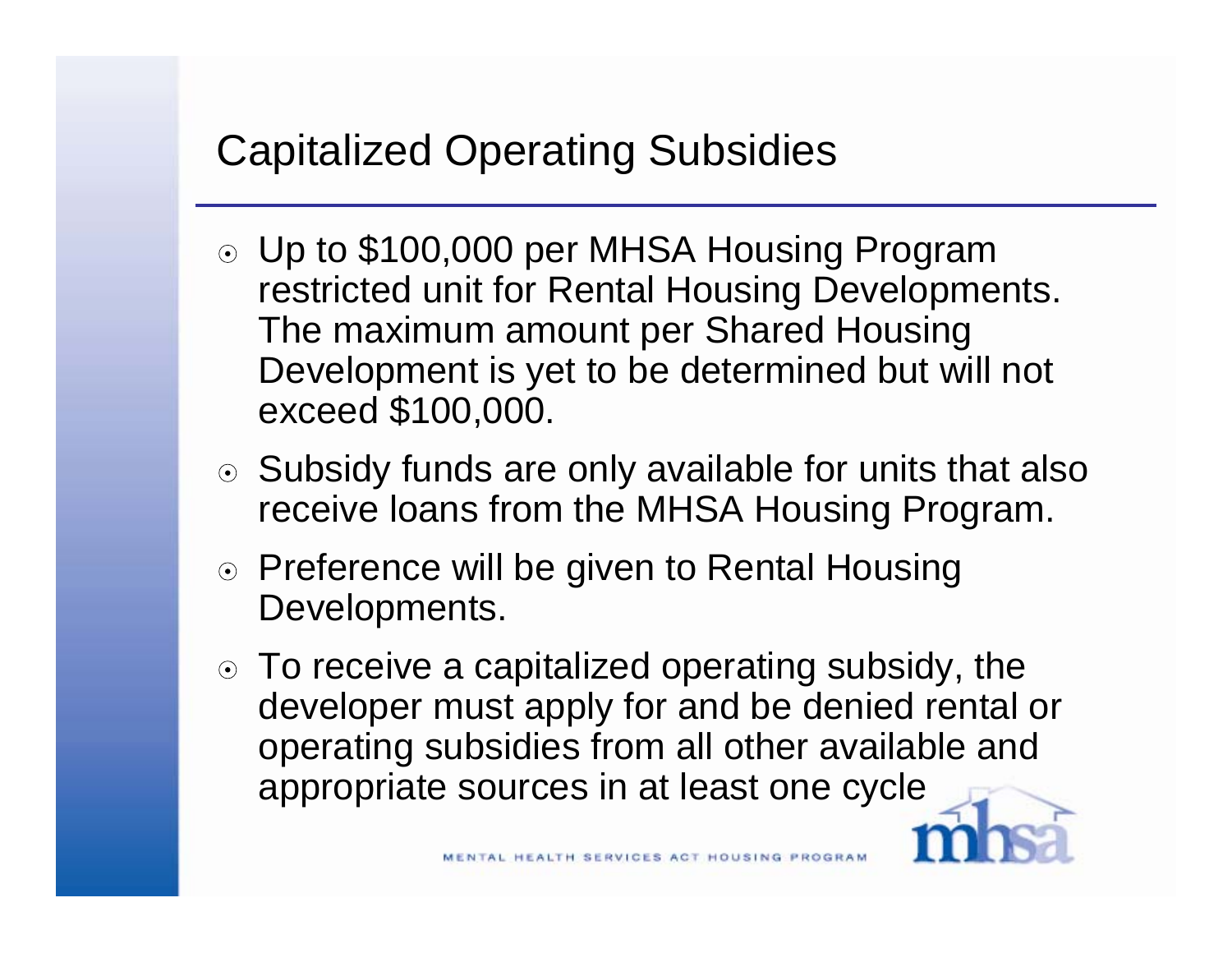# Capitalized Operating Subsidies (continued)

- Capitalized operating subsidy funds may be used to cover the gap between rental income and operating costs of MHSA Housing Program targeted units.
- Capitalized operating subsidies will be sized to provide 18 to 20 years of subsidy, up to the \$100,000/unit cap.
- CalHFA will determine the amount of capitalized operating subsidy award a development receives based on the development's first-year operating budget, a two-and-one-half (2.5) percent annual income escalator, a three-and-one-half (3.5) percent annual cost escalator.

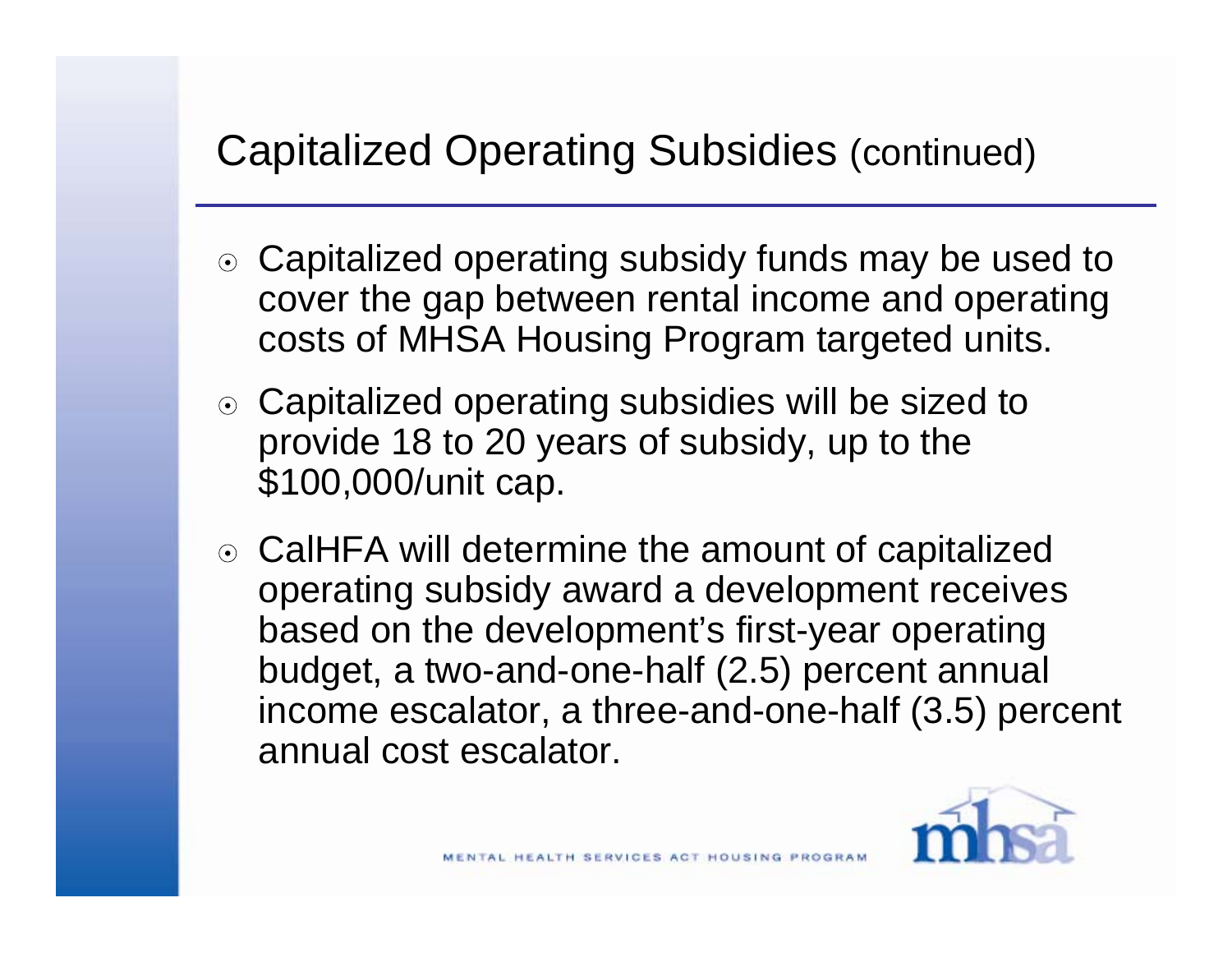#### Application Flowchart

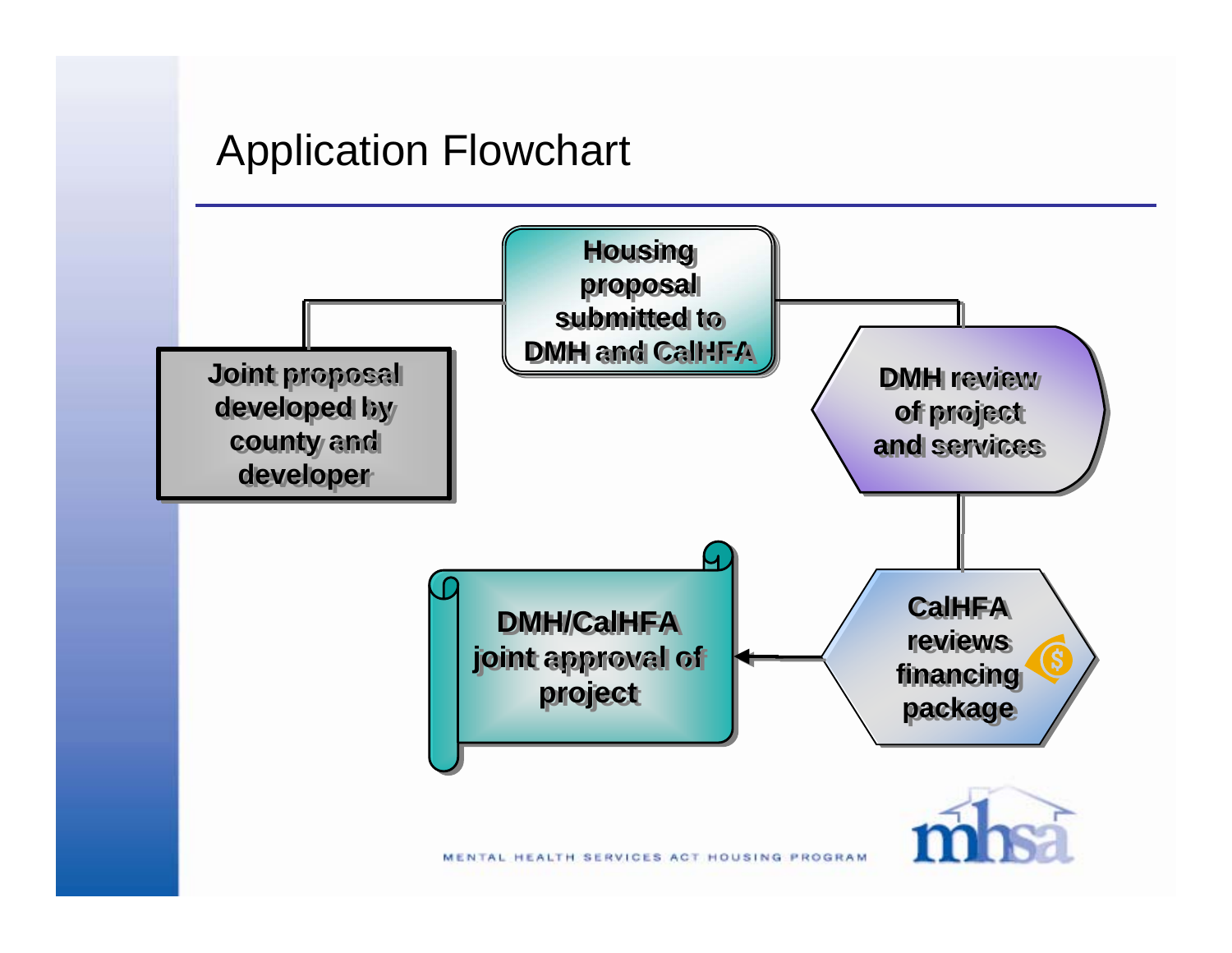#### Application Process

- The MHSA Housing Program application is posted on the DMH and CalHFA websites.
- The application includes MHSA Housing Program specific requirements.
- All projects must submit a completed application with all attachments.
- ⊙ Applications may be submitted on an ongoing basis to obtain funding.

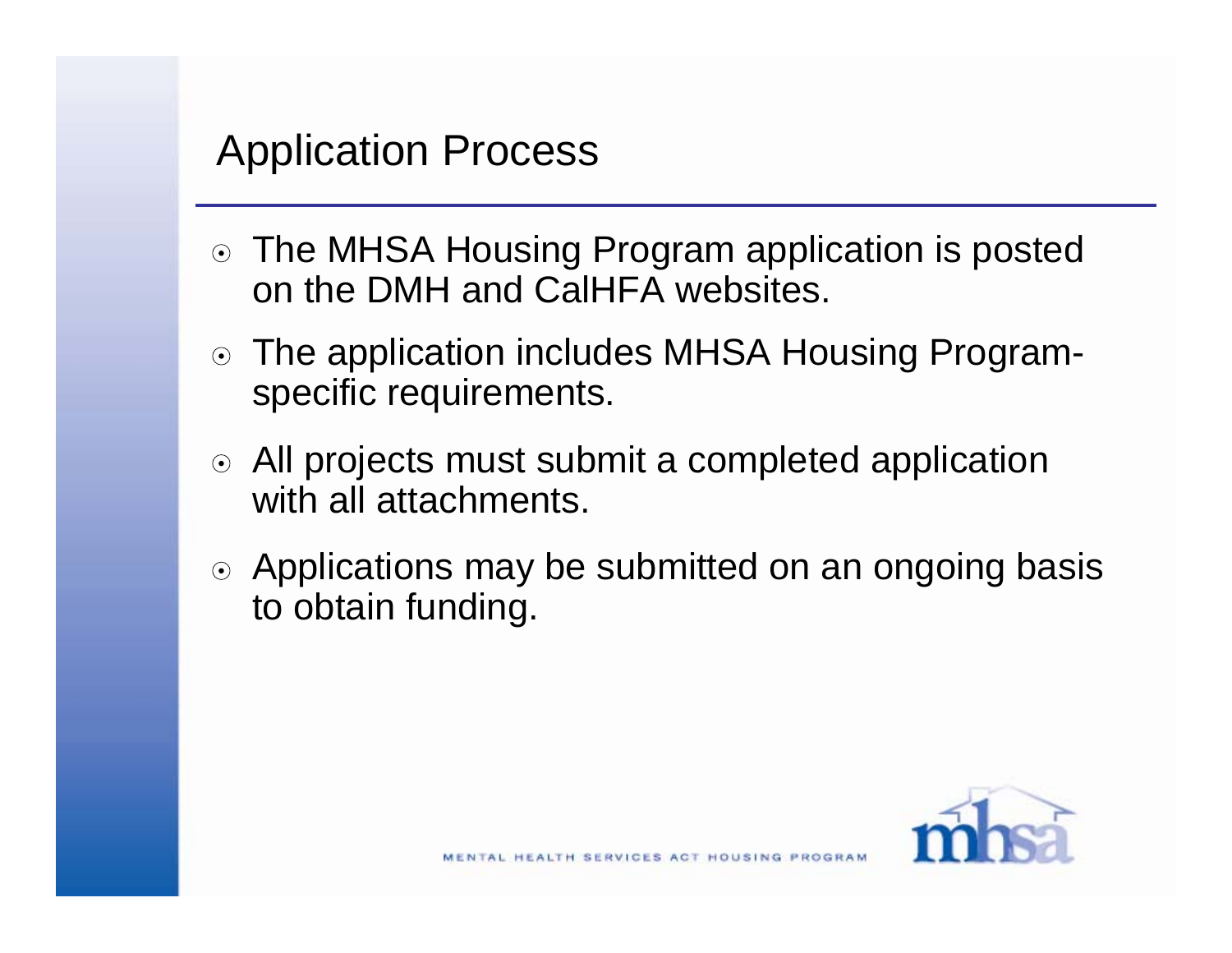### DMH Role

- ⊙ DMH will contract with the County Mental Health Departments to transfer County funds to CalHFA for the MHSA Housing Program.
- ⊙ DMH will promulgate regulations for the MHSA Housing Program.
- DMH will evaluate each applicants proposed target population and supportive service plan.
- DMH will monitor the ongoing provision of supportive services for the life of each loan.

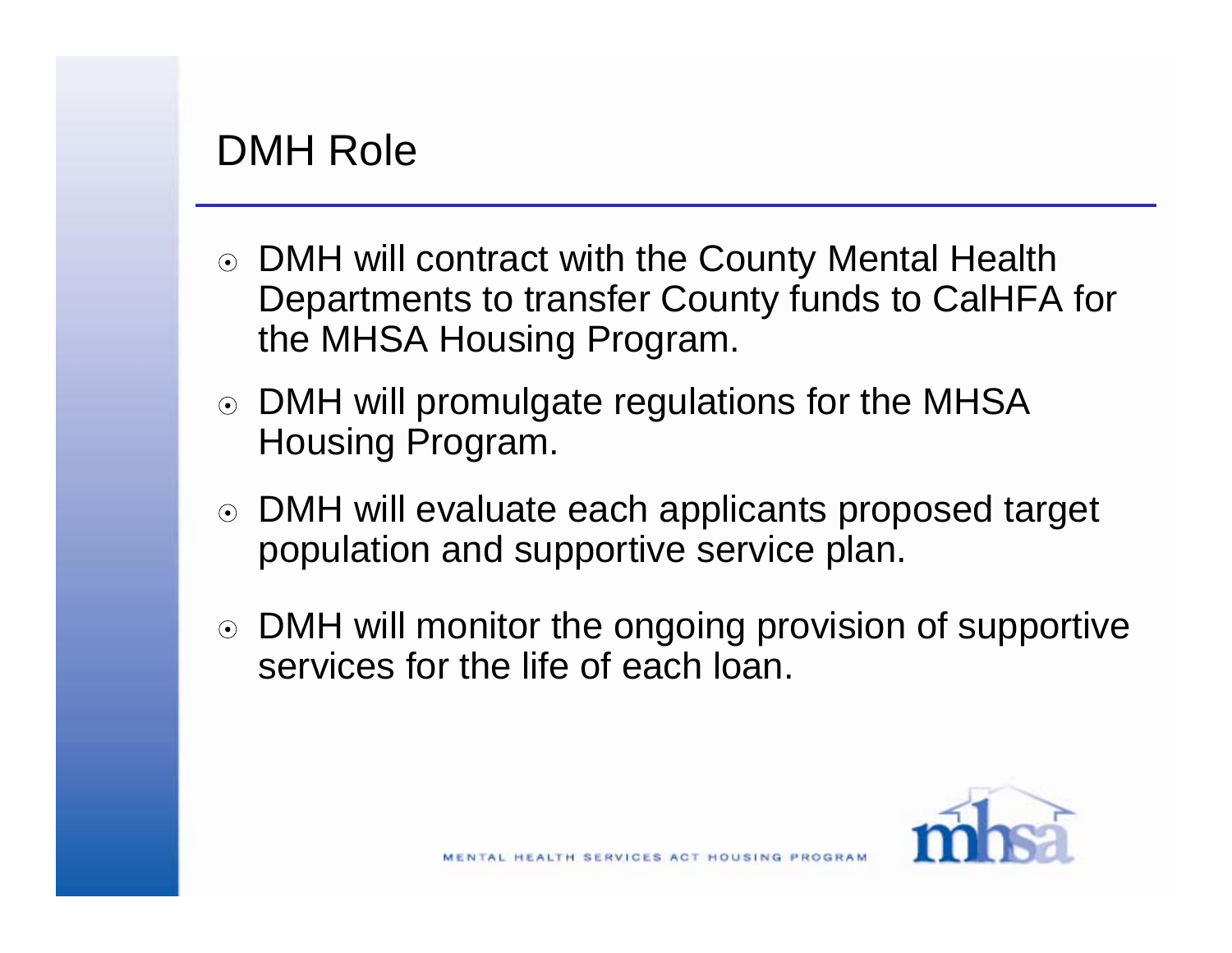#### CalHFA Role

- ⊙ CalHFA will administer the real estate aspects of the MHSA Housing Program for DMH.
- ⊙ CalHFA will underwrite requests for capital funds and capitalized operating subsidies.
- ⊙ CalHFA will make loan commitments, close loans and execute and administer subsidy contracts.
- ⊙ CalHFA will provide asset management services, including managing the capitalized operating subsidy disbursements until the maturity of the loans.
- ⊙ CalHFA will provide investment services.

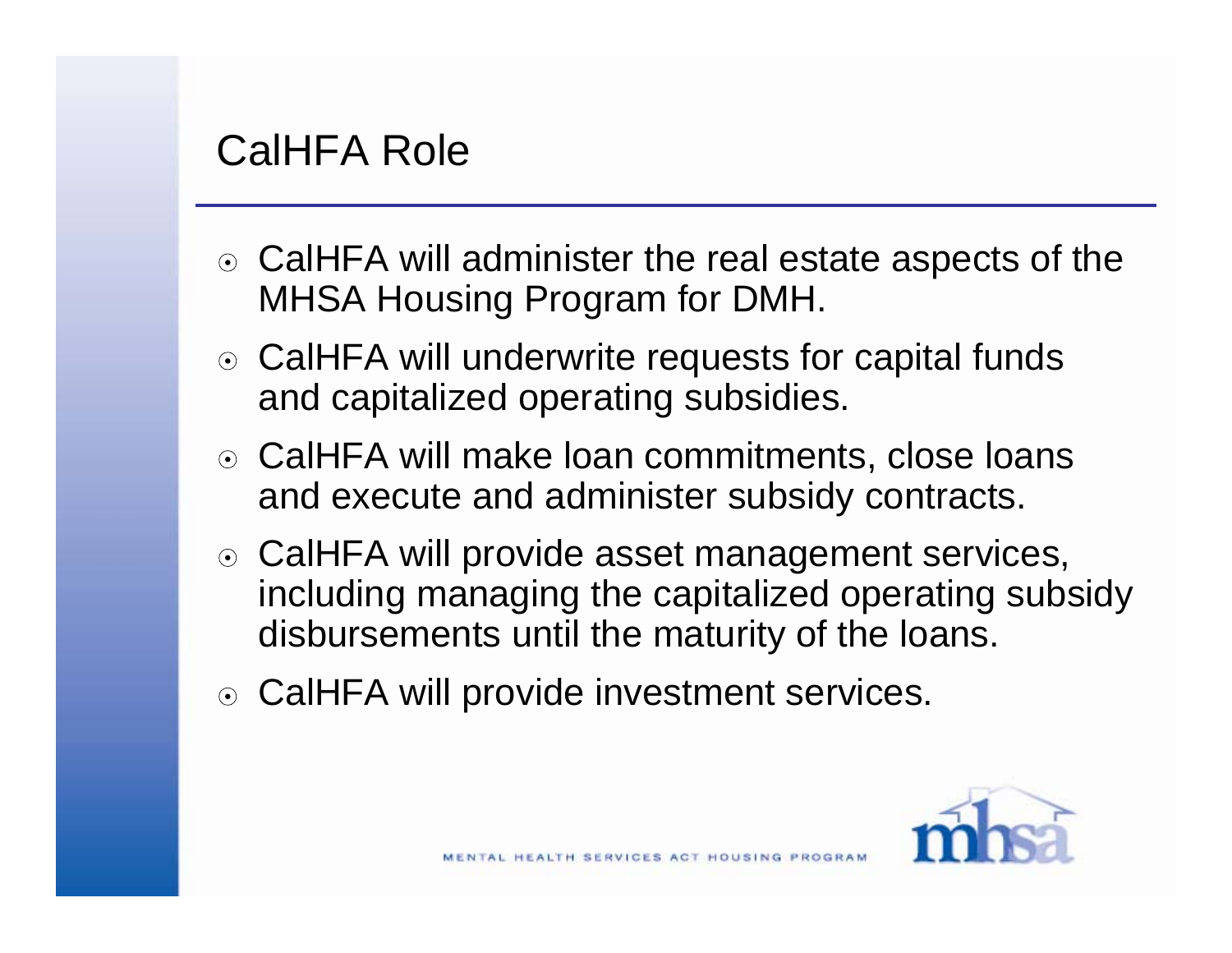### County Mental Health Department Role:

- The County will work with qualified developers to identify developments which can house the MHSA Housing Program target population, and identify the level of services required at the Development.
- ⊙ They will approve the use of their MHSA Housing Program funds for capital loans and capitalized operating subsidies.
- ⊙ They commit to providing supportive services to the Development for the full term of the MHSA Housing Program loan.

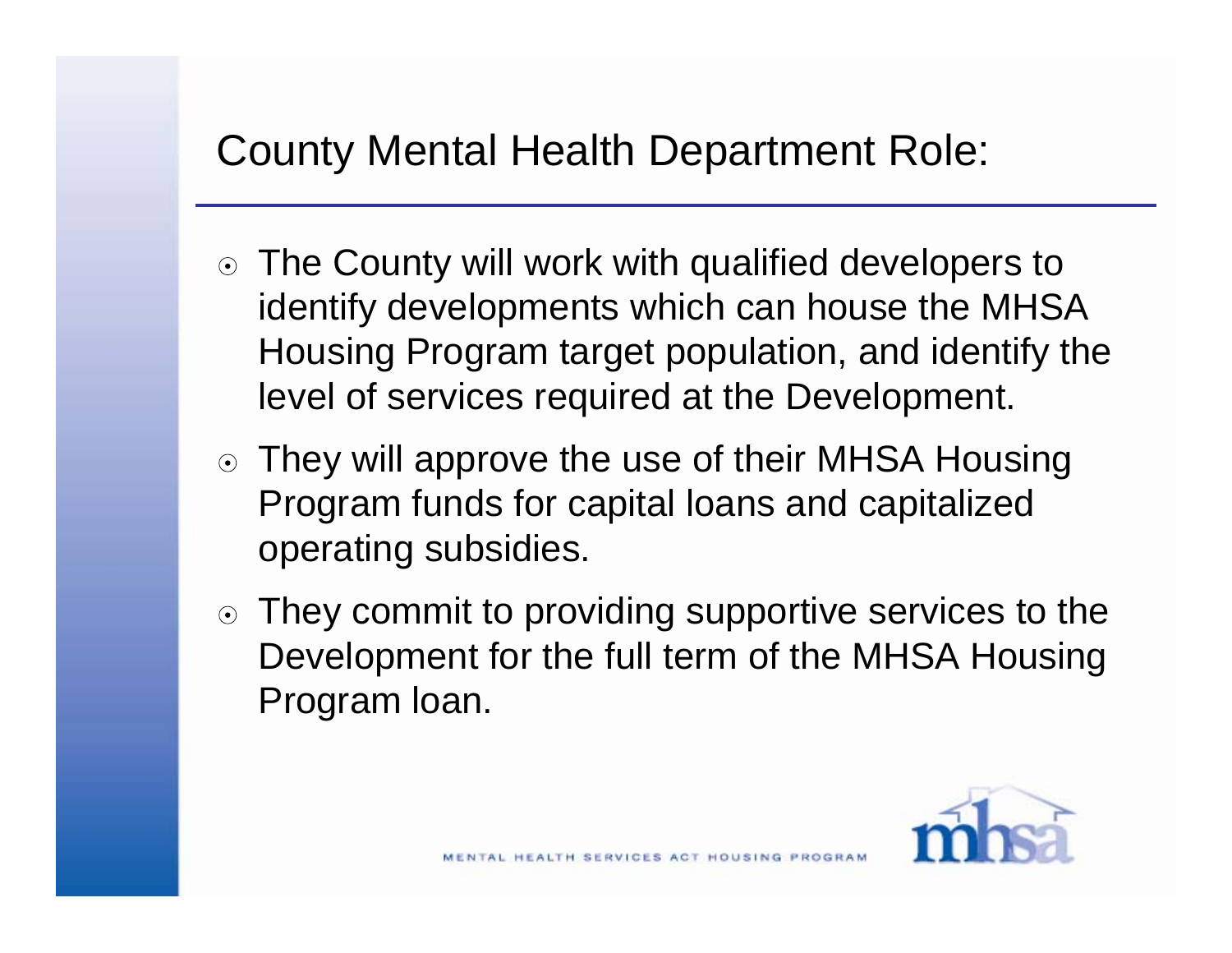### Rules of the Application Process

- ⊙ 1 application per development
- $\odot$  2 master sets  $-$  1 to DMH, 1 to CalHFA
- Original signatures on both sets  $\odot$
- ⊙ Each set in 3-ring binder
- ⊙ Shipping box(es) labeled per Section 4.1-d
- ⊙ Organized & tabbed as specified in Section 4.2, with "Not applicable" for items (tabs) that do not apply to your project

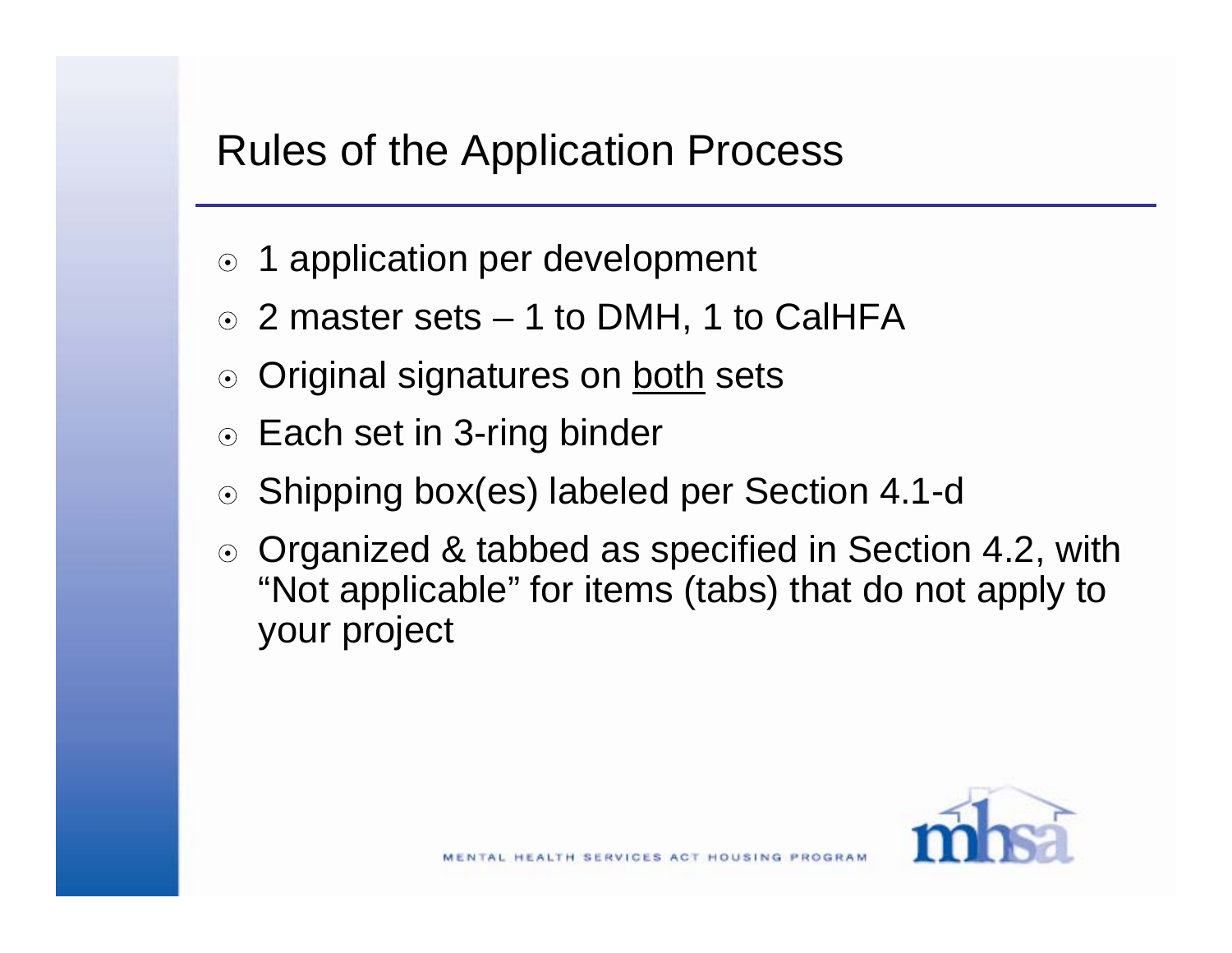#### Project Overview/Development Summary Form

#### **Development Information:**

| Primary Service Provider __________                                        |
|----------------------------------------------------------------------------|
|                                                                            |
| Type of development: Rental Housing _______Shared Housing _______          |
| Type of building: Apartment Building _______ Single Family Home ____       |
| Condominium <b>Condominium</b> Other <b>Condominium</b>                    |
| Total number of units _________ Total number of MHSA units _______         |
| Total cost of the development ______________ \$ MHSA funds requested _____ |
| Request MHSA Funds for Capitalized Operating Subsidies: Yes ___ No         |
| Other Rental Subsidy sources (list if applicable): _________               |
| <b>Target Population Information (please check all that apply):</b>        |
| Adults: Transition-Age Youth: Children: Older Adults:                      |
| <b>County Contact Information:</b>                                         |
| Name & Title ____Phone & E-Mail____                                        |

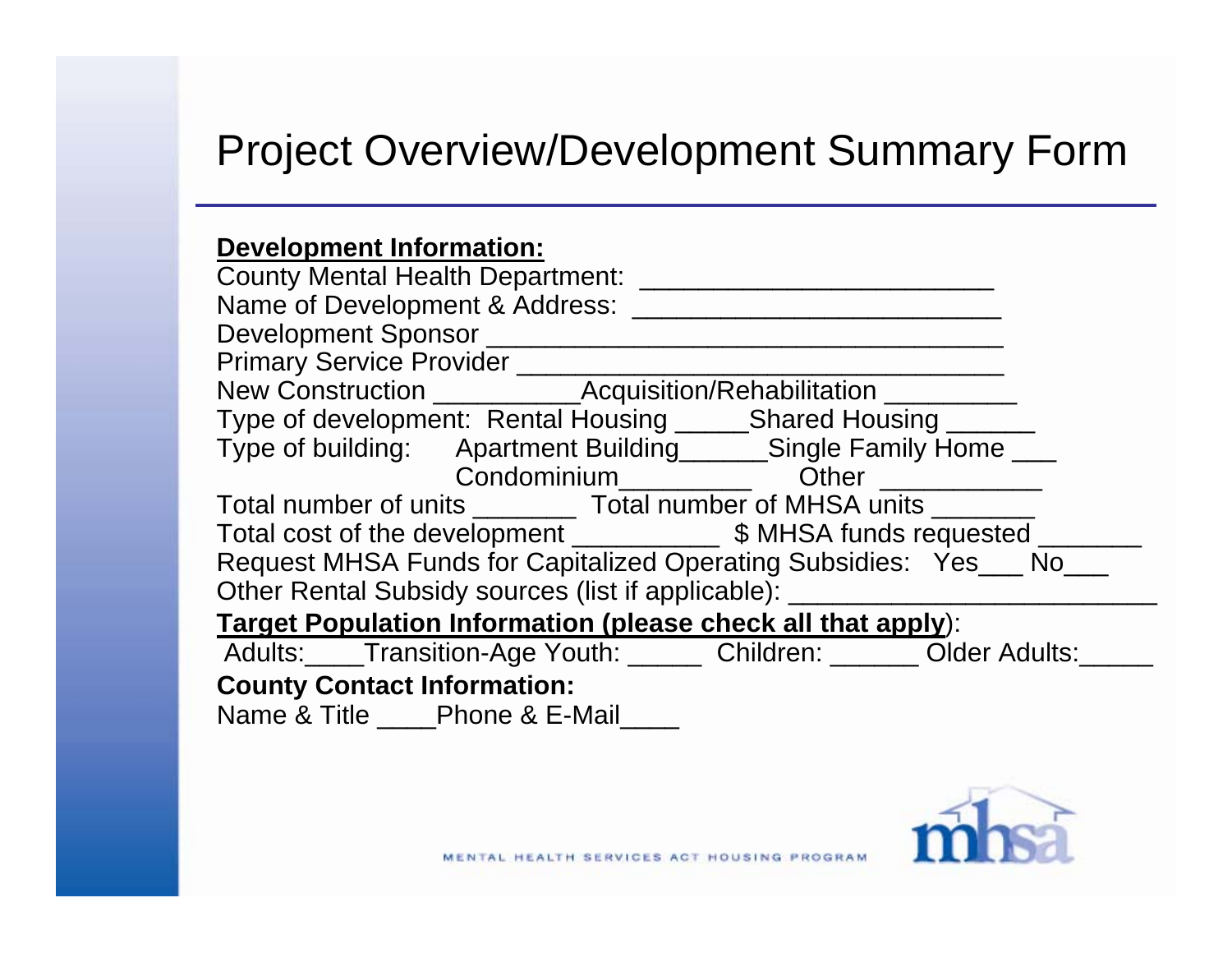#### Application Response

- ⊙ Section A, Universal Application
	- What is it?
		- Application used by developers to apply for funds for rental housing developments
		- Used by CalHFA, TCAC, HCD and CDLAC
		- ⊙ Requests basic information needed by all 4 agencies to analyze (underwrite) requests for funds
		- ⊙ Each agency has own supplemental application for items not needed by others

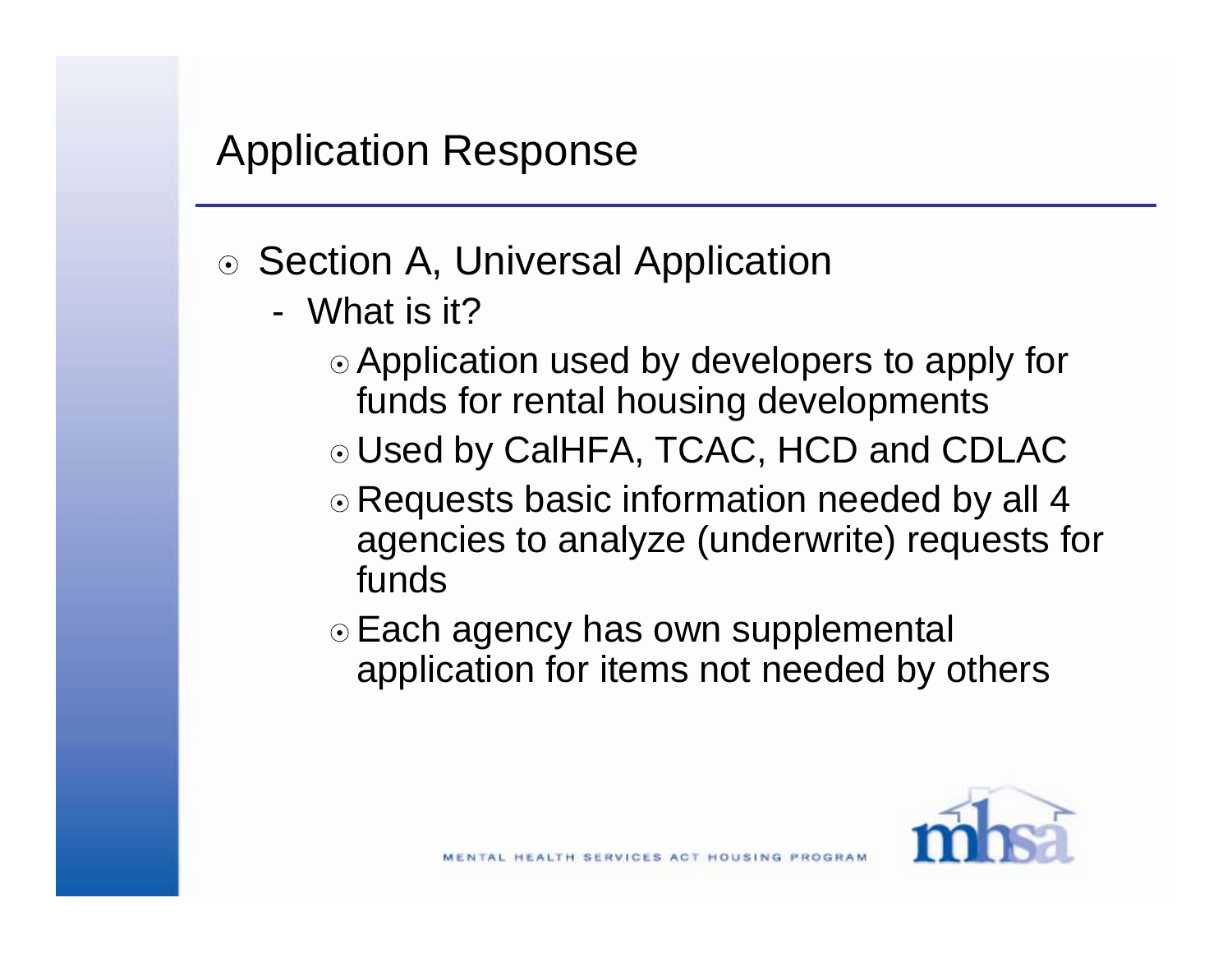- ⊙ Section A, Universal Application (continued)
	- Have developer partner complete. Developers will be using the Universal Application for all of their low-income housing projects
	- For Shared Housing Developments, last 2 items of Universal Application not required
	- For Shared Housing Developments with no developer partner, engaging a financial consultant is highly recommended
	- Contact CalHFA for additional assistance

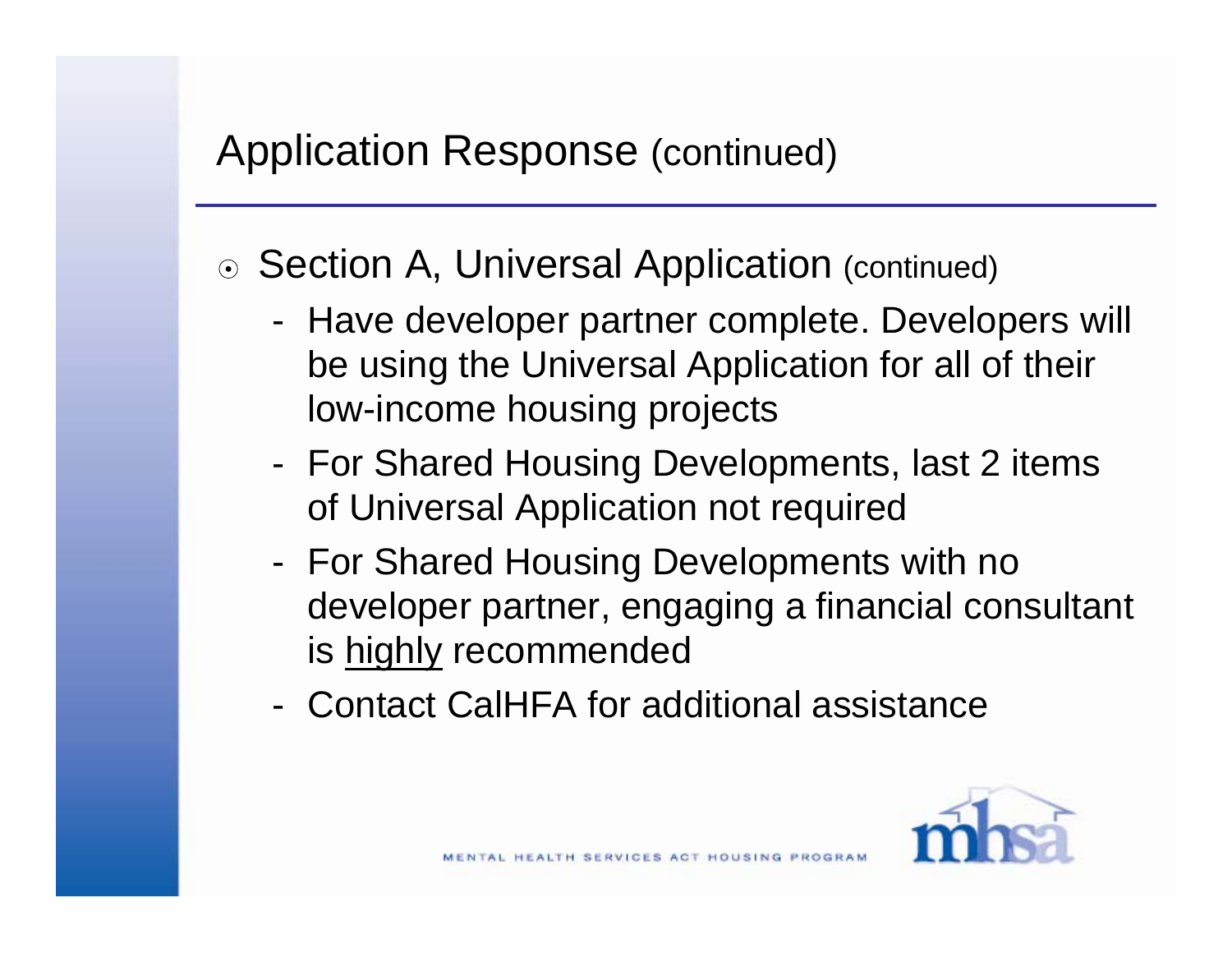### Section A: Universal Application

- UA.1: General Information
- UA.2: Contact Information
- UA.3: Site and Unit Information
- UA.4: Miscellaneous Information
- UA.5: Rents & Unit Mix Information
- UA.6: Subsidy Information
- UA.7: Sources of Development Funds (both construction and permanent)
- UA.8: Development Budget
- UA.9: Permanent Sources and Uses
- UA.10: Annual Income and Expenses
- UA.11: Cash and Flow Analysis
- UA.12: Experience
- UA.13: Universal Certification and Identity of Interest Disclosure
- UA.14: Legal Status Questionnaire

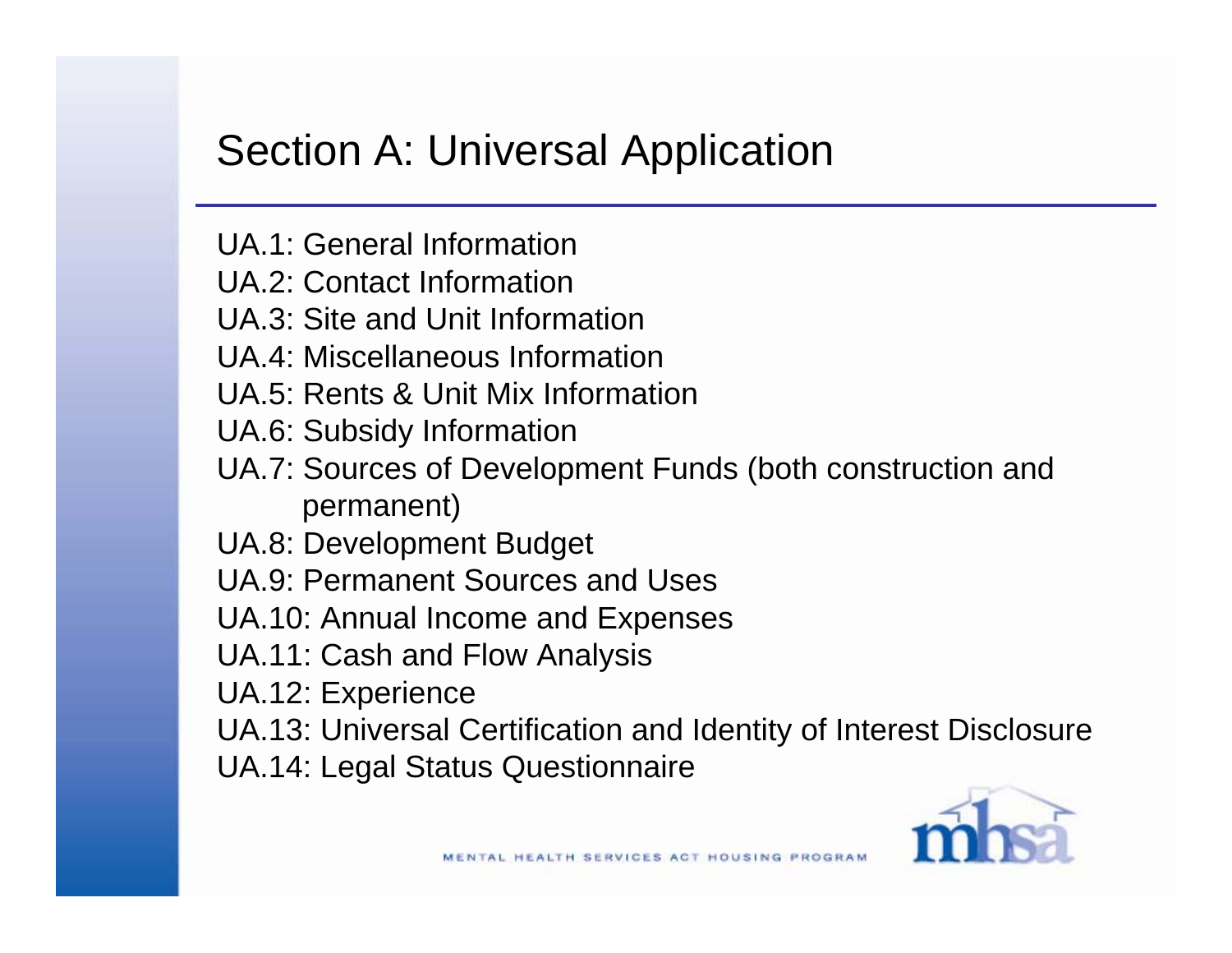- ⊙ Section B, MHSA Housing Program Supplemental Application (Rental Housing Development)
	- Use Attachment D, MHSA Housing Program Application Index and Checklist, Section B
	- Tab and complete per Section B of the checklist
	- Have developer partner complete

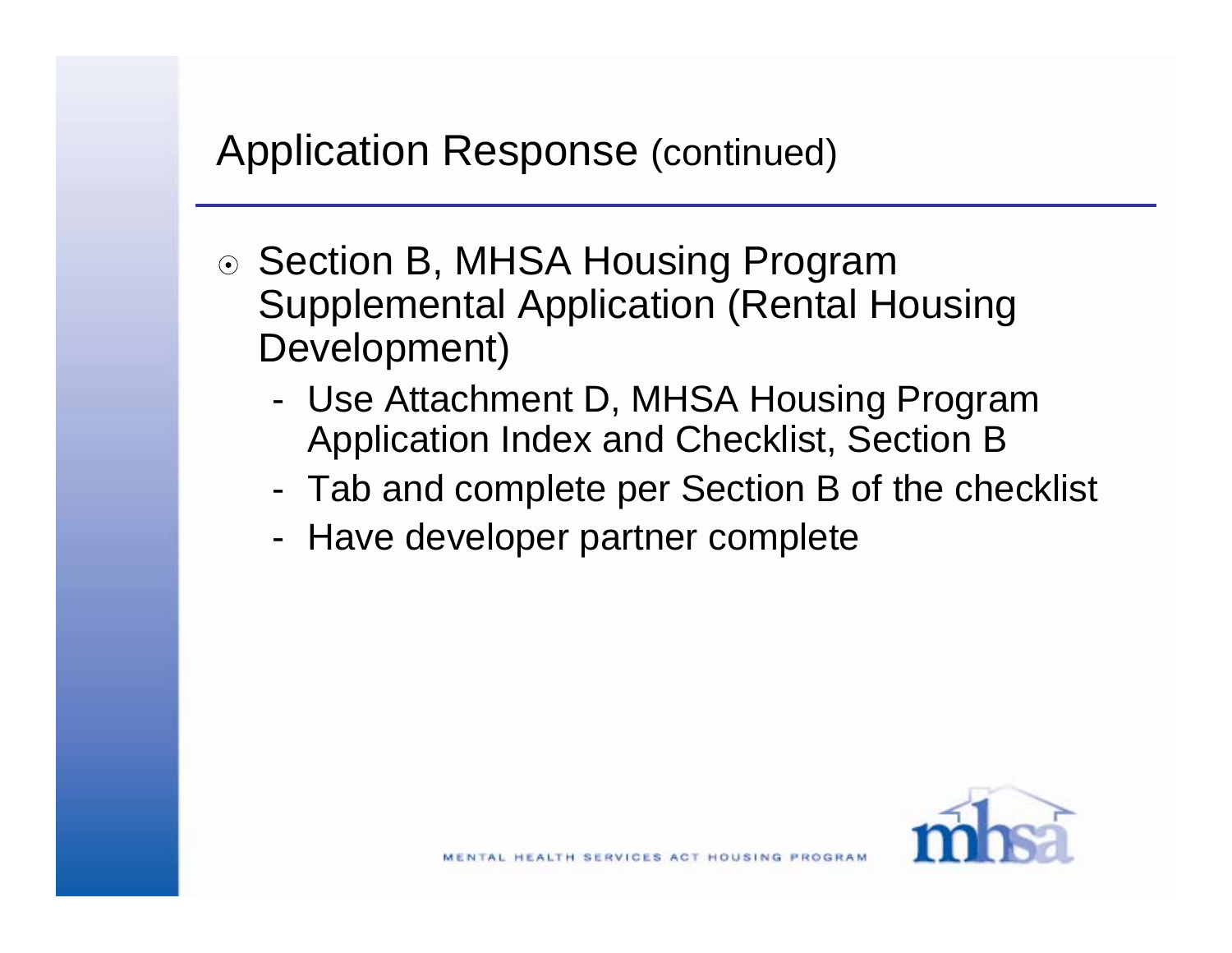# Section B: Housing Program Supplemental Application (Rental Housing Developments)

- B.1: Proposed Development Information/Site Control
- B.2: Rents
- B.3: Operating Budget
- B.4: Development Budget
- B.5: Environmental
- B.6: Marketing Analysis/Appraisal
- B.7: Acquisition/Rehabilitation Projects Only
- B.8: Owner/Developer Team Information
- B.9: Evidence of Article 34 Compliance
- B.10: Application Supplement for Developments Applying for Capitalized Operating Subsidies

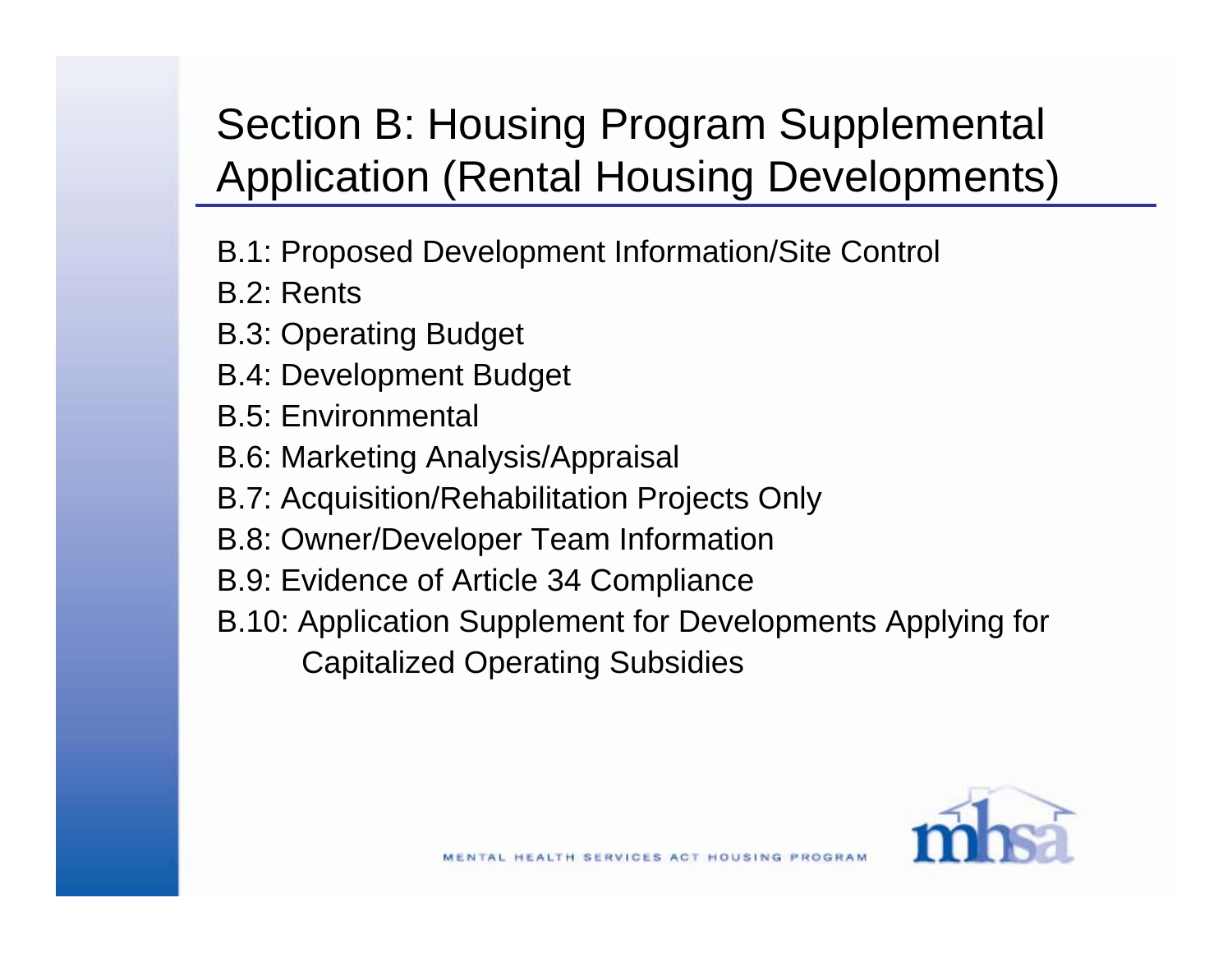- ⊙ Section C, MHSA Housing Program Supplemental Application (Shared Housing Development)
	- Use Attachment D, MHSA Housing Program Application Index and Checklist, Section C
	- Tab and complete per Section C of the checklist
	- Have developer partner or financial consultant complete
	- Contact CalHFA for additional assistance

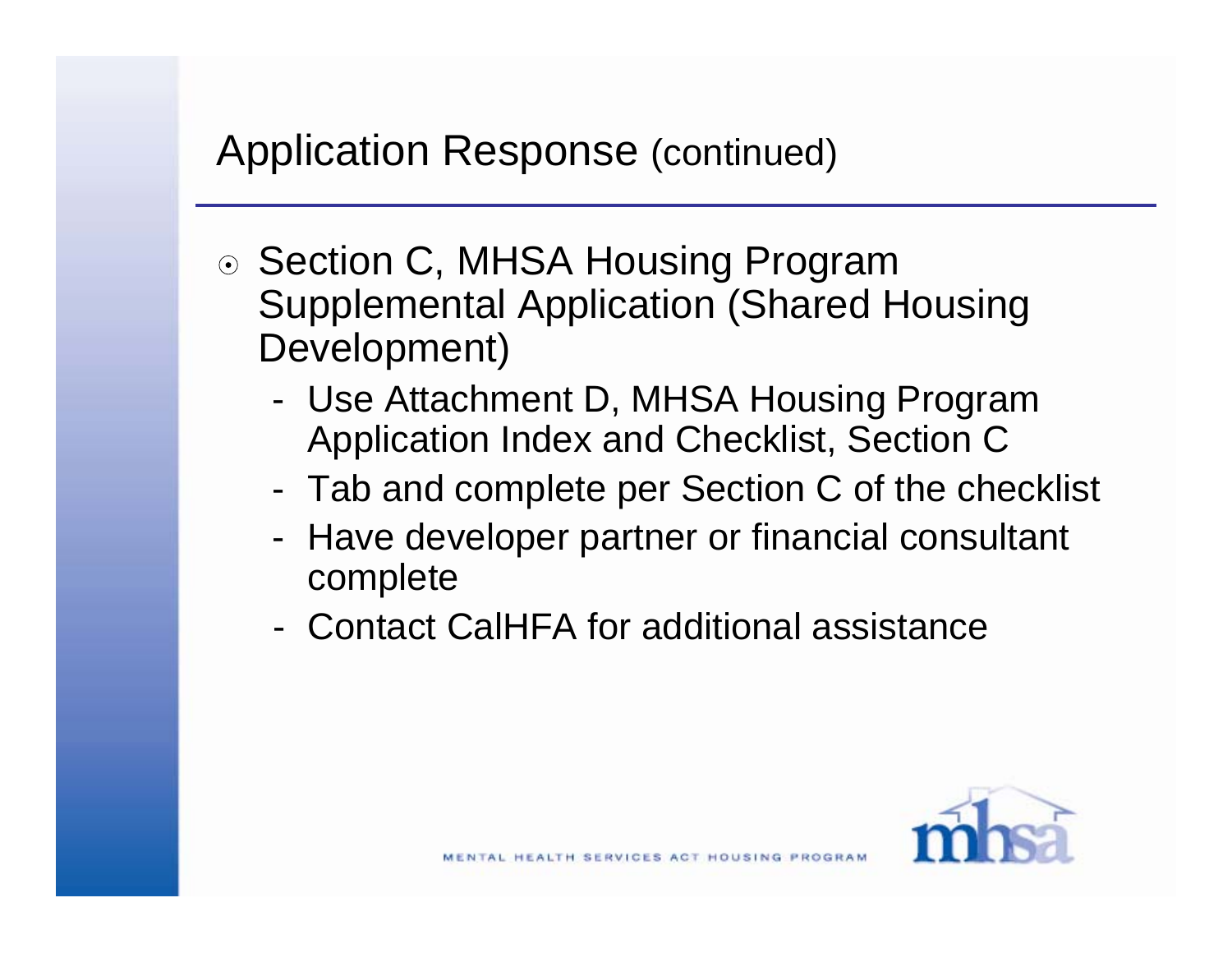#### Section C: MHSA Housing Program Supplemental Application (Shared Housing Developments)

- C.1: Proposed Development Information/Site Control
- C.2: Rents
- C.3: Operating Budget
- C.4: Development Budget
- C.5: Environmental
- C.6: Uniform Residential Appraisal Report
- C.7: Acquisition/Rehabilitation Projects Only
- C.8: Owner/Developer Team Information
- C.9: Evidence of Article 34 Compliance
- C.10: Application Supplement for Developments Applying for Capitalized Operating Subsidies

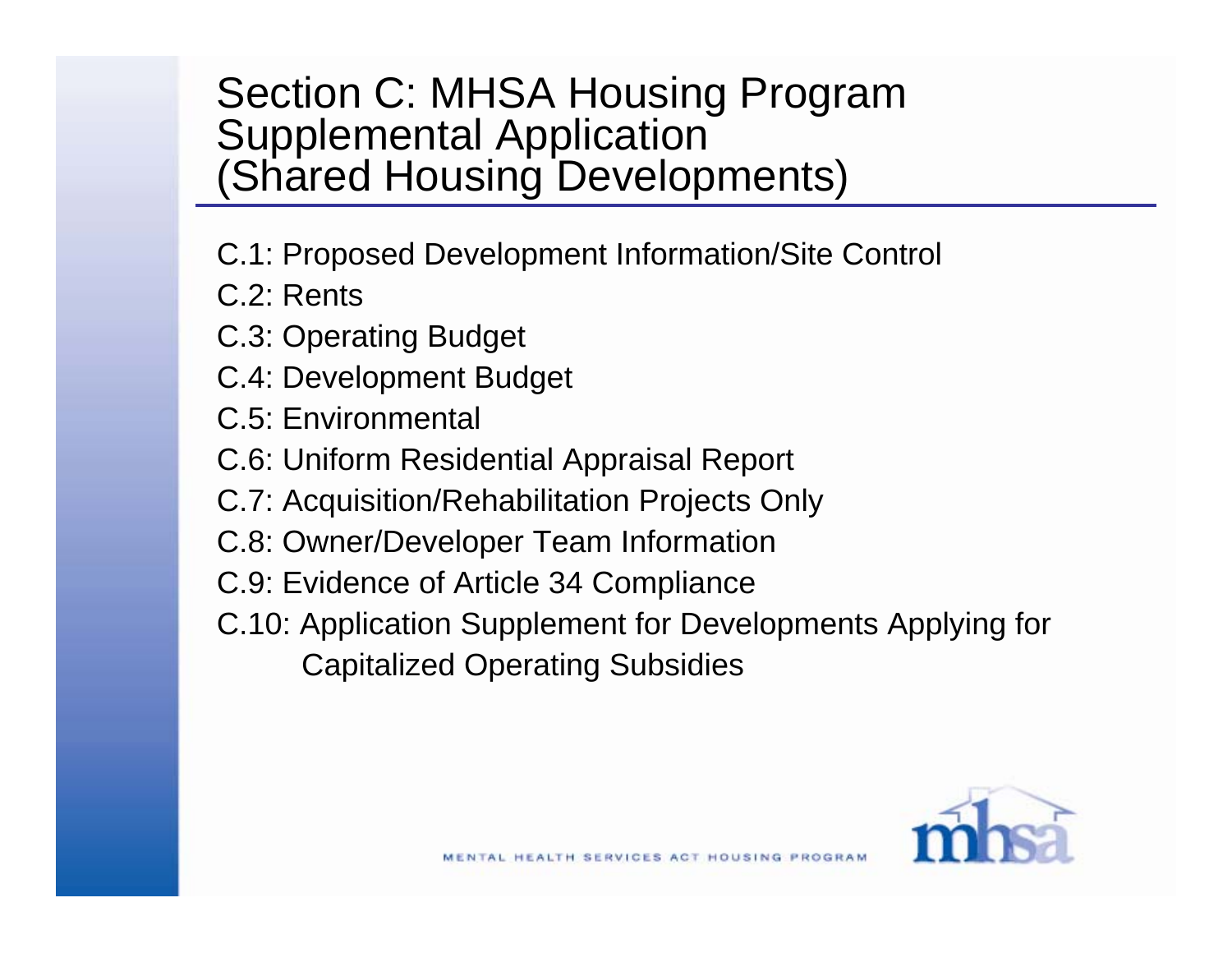# Section D: MHSA Housing Program Supportive Housing and Services Information

- D.1: Consistency with Three-Year Program and Expenditure Plan
- D.2: Description of Target Population to be Served
- D.3: Tenant Selection Process
- D.4: Supportive Services Plan
- D.5: Supportive Services Plan Chart
- D.6: Design Considerations for Meeting the Needs of the MHSA Housing Program Target Population
- D.7: Plan for Collecting and Submitting Outcome Data
- D.8: Agreement to Meet DMH Outcome Reporting Requirements
- D.9: County Mental Health Department Sponsorship and Services Verification Form
- D.10: Applicant and Partner Experience Serving Target Population
- D.11: Primary Service Provider Experience Serving target Population
- D.12: memorandum of Understanding with Key Partners
- D.13: Property management Plan
- D.14: Property Management Contract
- D.15: Physical Inspection plans for Shared Housing Developments
- D.16: Summary and Analysis of Stakeholder Input

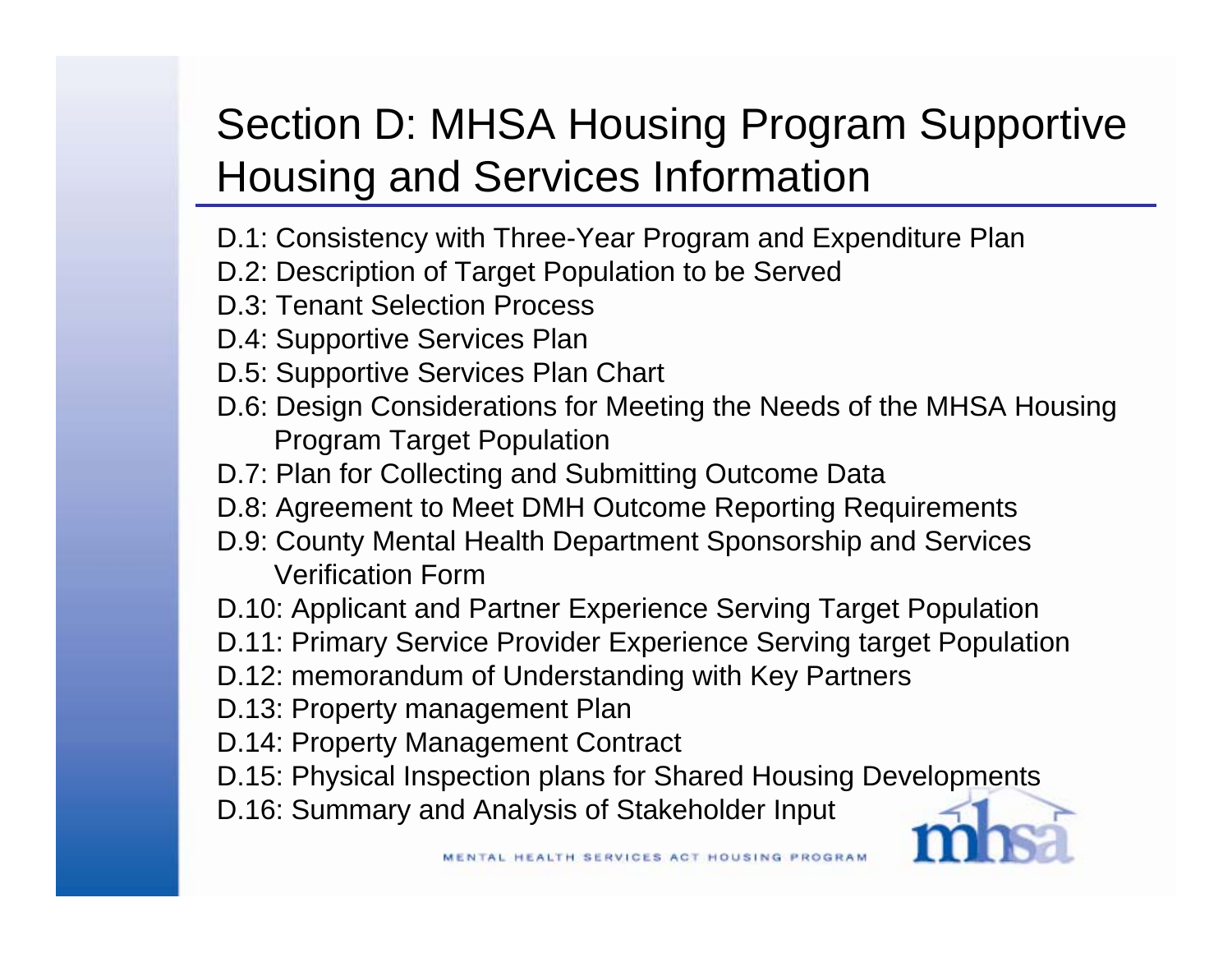- ⊙ Section D, MHSA Housing Program Supportive Housing and Services Information
	- D.1, Consistency with 3-Year Program and Expenditure Plan
		- Describe how proposed development is consistent with county CSS planning process and approved 3-year plan
		- ⊙ Provide specific information on how development meets plan priorities and goals

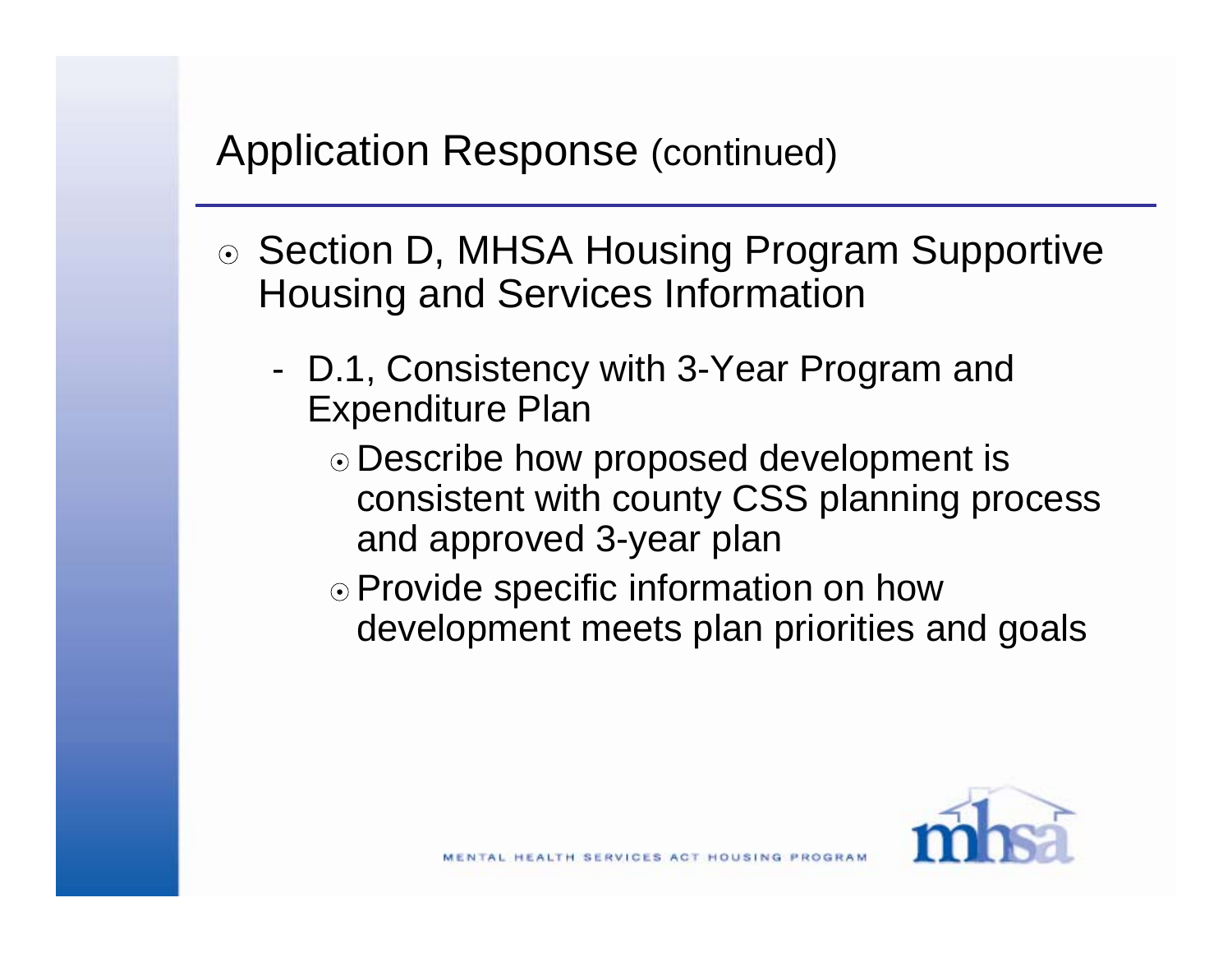- D.2, Description of Target Population to be Served
	- Describe target population to be served in development
	- ⊙ Include description of special needs and income level of the population

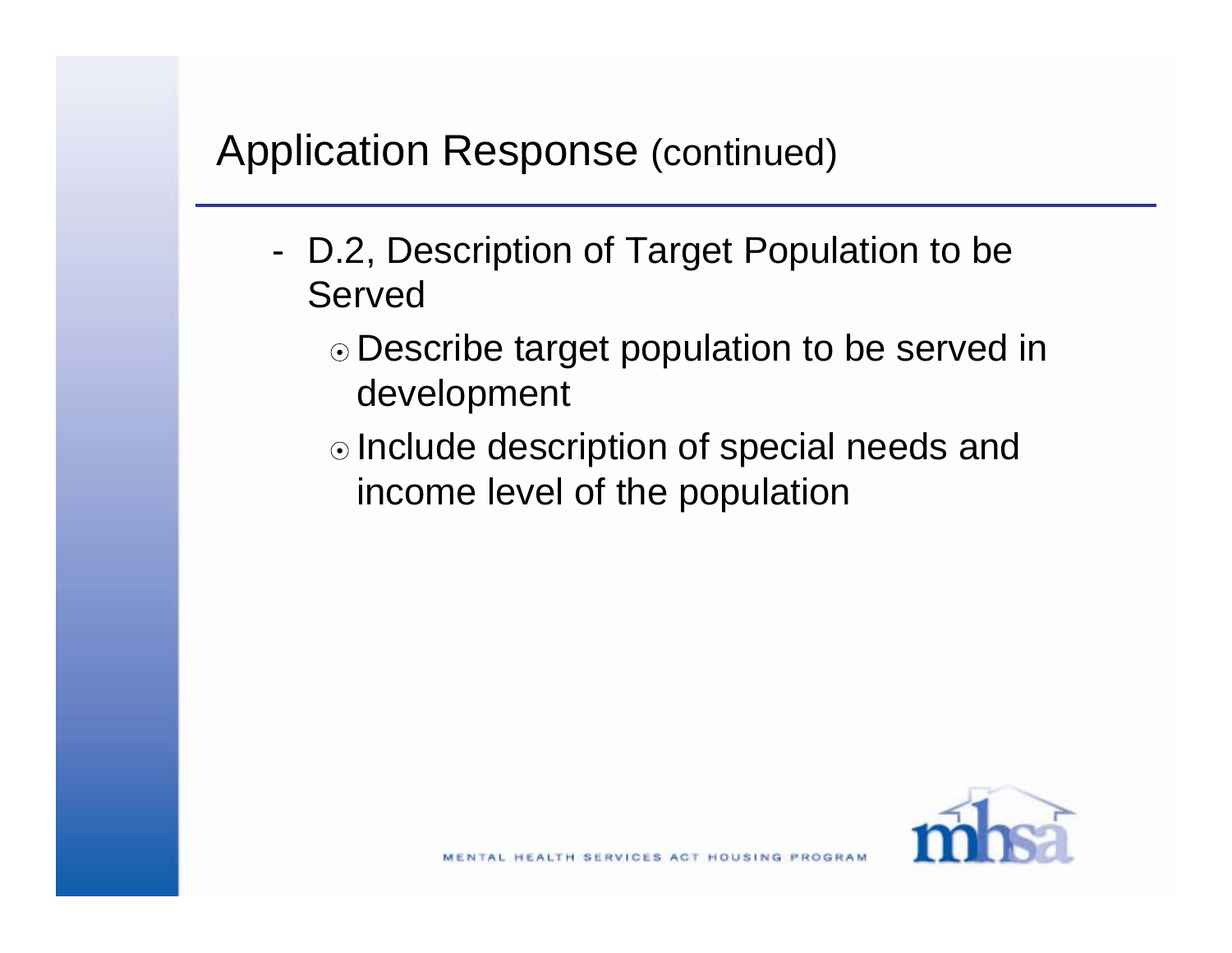- D.3, Tenant Selection Plan
	- ⊙ Tenant Selection Plan must be specific to development to be funded and jointly created by development partners, including county mental health department, primary service provider, property manager, and borrower

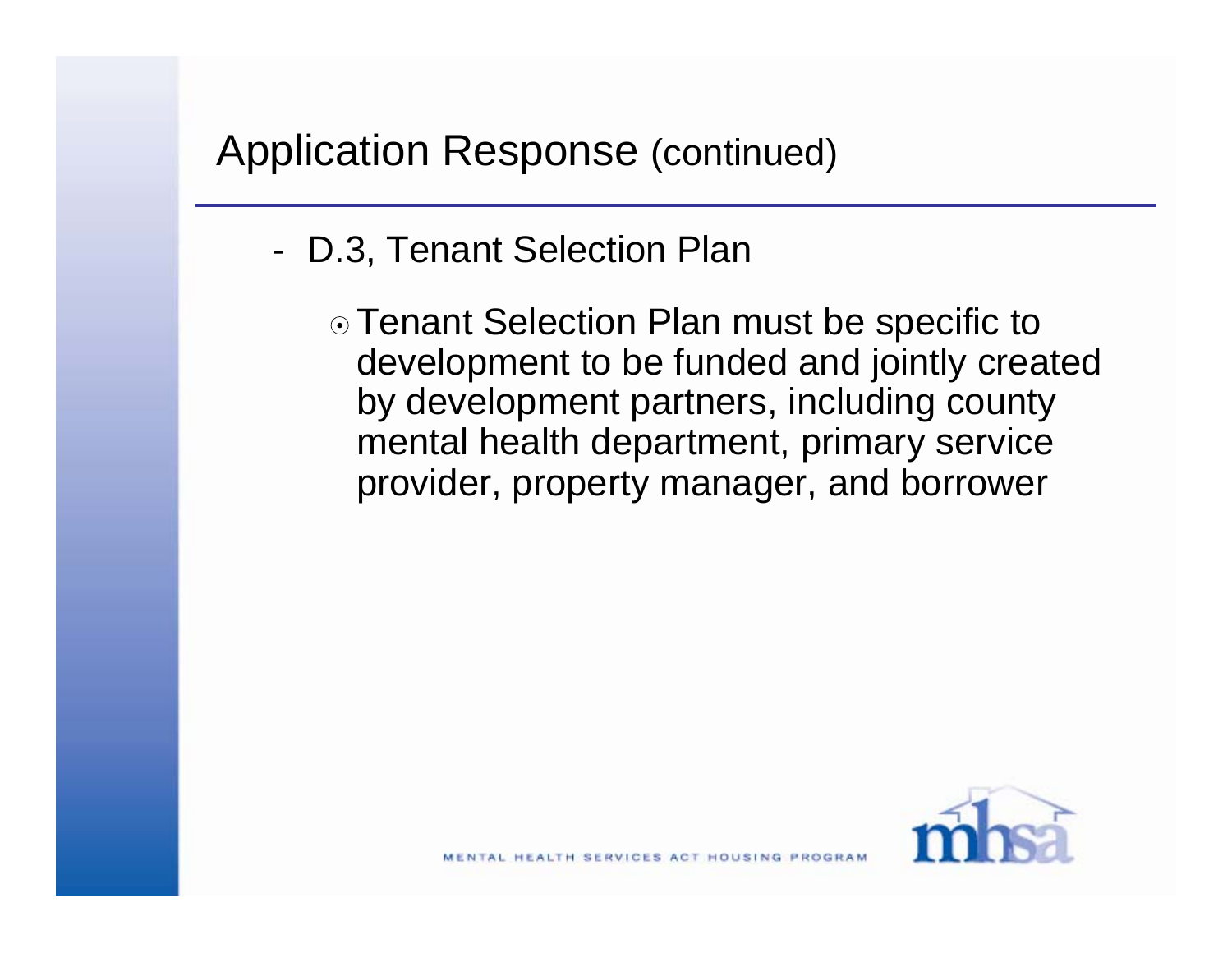- D.3, Tenant Selection Plan (continued)
	- $\odot$  Plan must be in narrative form and describe:
		- How prospective tenants will be referred to and selected for the development
		- Criteria used to determine tenant eligibility to be housed in the development
		- How criteria are consistent with county CSS Plan and MHSA Housing Program target populations
		- Reasonable accommodation policies and protocols as they relate to targeting and tenant screening
		- Appeals process for those denied tenancy

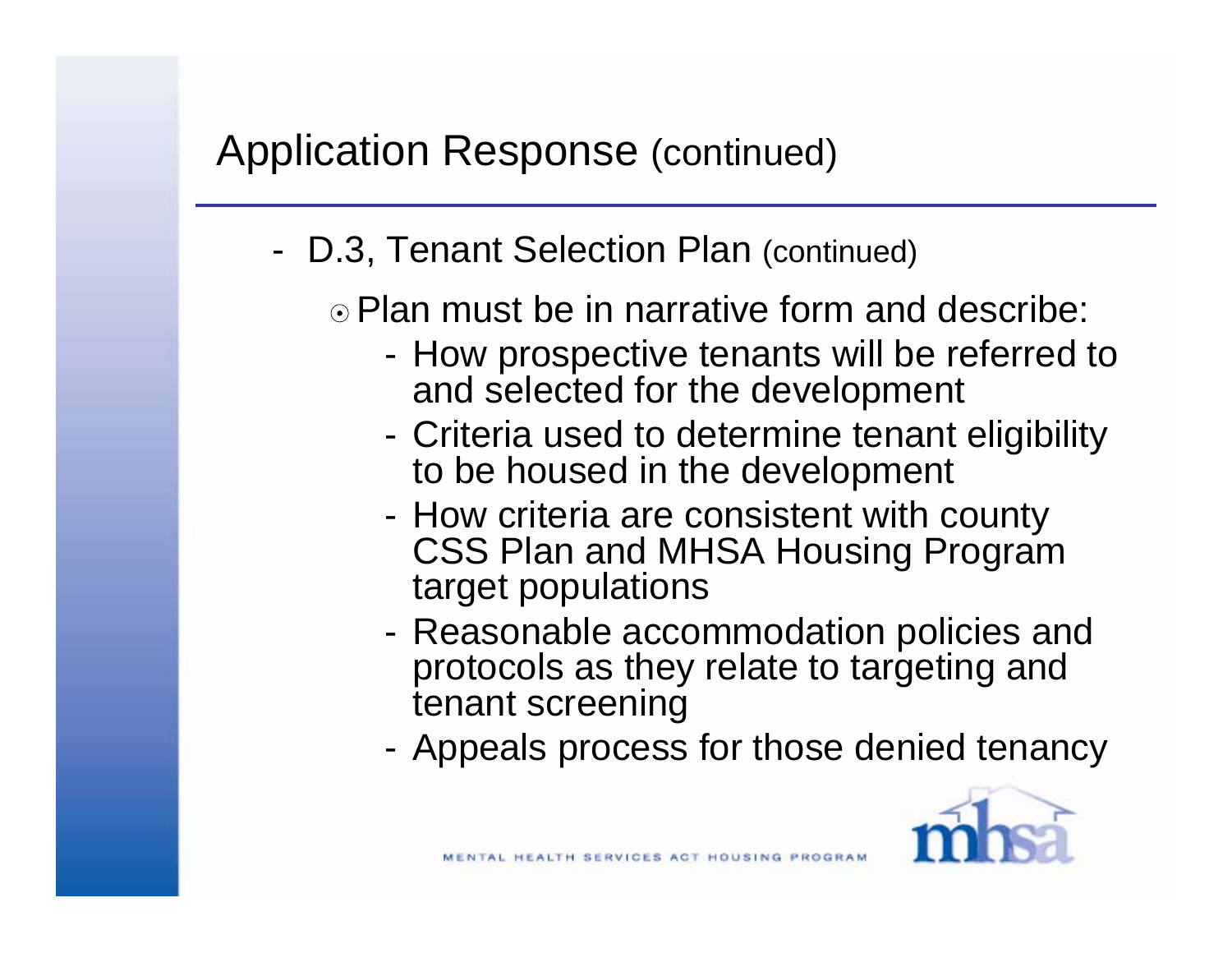- D.3, Tenant Selection Plan (continued)
	- ⊙ Submit copy of county mental health department's Tenant Referral and Certification Process (see Attachment E), which must describe:
		- How individual applies to county to be certified as eligible for the housing program
		- How county will determine whether individual meets certification requirements
		- How county will refer certified tenants to the development, including county referral process during rent-up and ongoing
		- If non-county agencies can certify, which agencies and how they will conduct required activities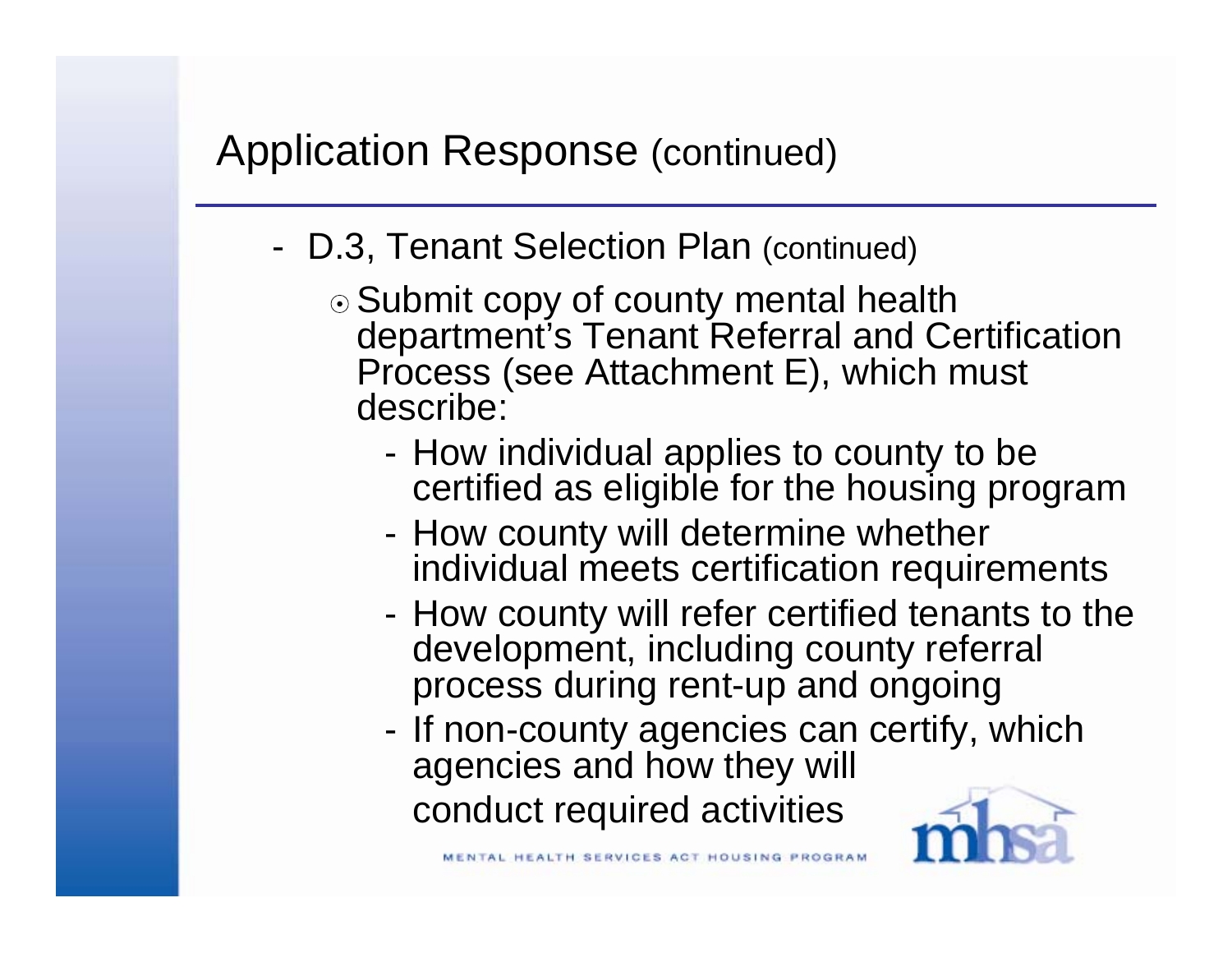- D.4, Supportive Services Plan
	- Describe approach to providing supportive services to the target population, including:
		- Services to be provided (where & how delivered, frequency, primary service provider, other community linkages)
		- Understanding of target population needs/issues in supportive housing (both FSP and non-FSP) & process for assessing service needs
		- Plan for helping tenants maintain housing and achieve independence

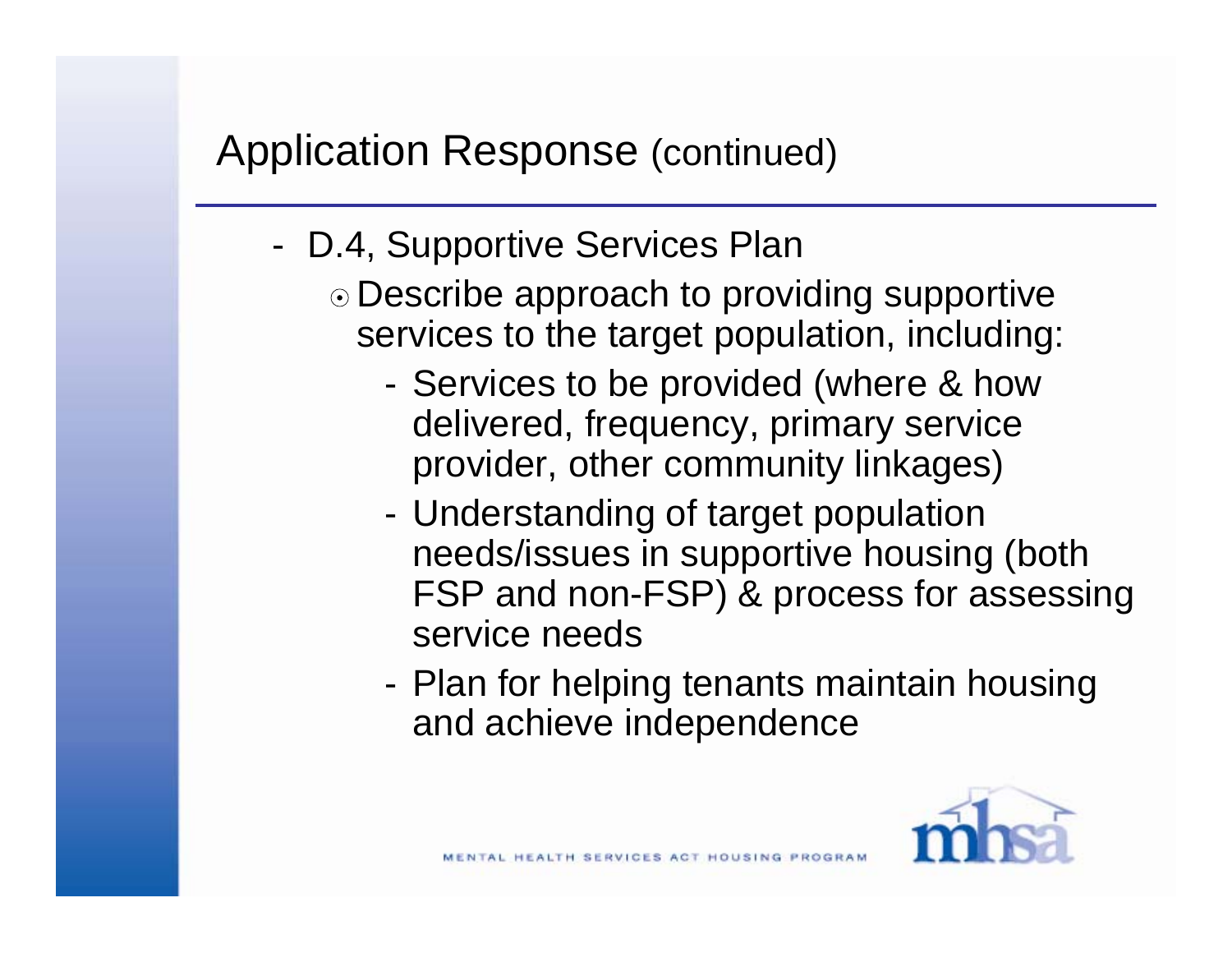- D.4, Supportive Services Plan (continued)
	- Describe approach to providing supportive services to the target population (continued):
		- How services will support housing stability, wellness, recovery and resiliency
		- Strategies for engaging tenants in supportive services and community life
		- Plan for communication between service provider and property management regarding tenant status

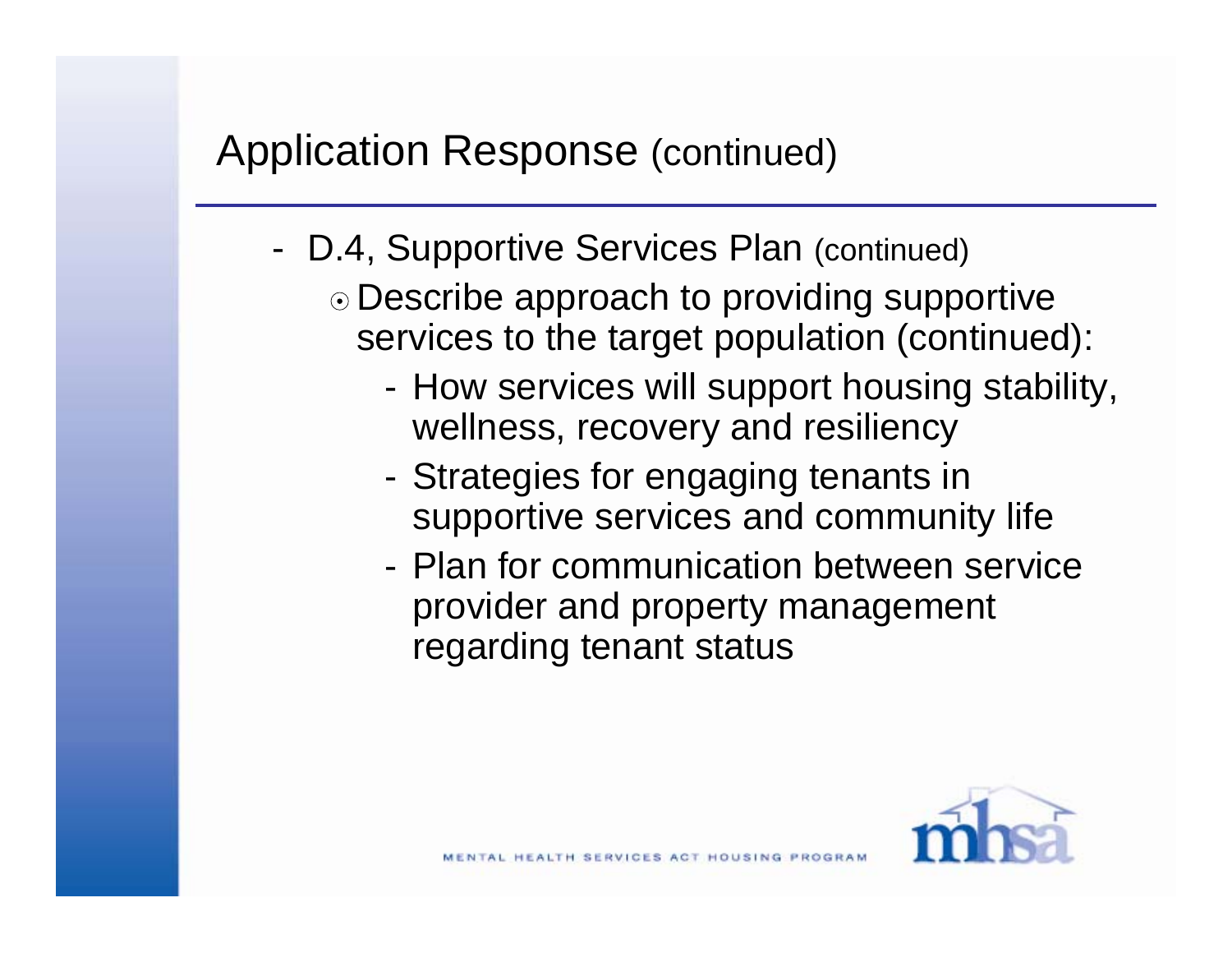- D.5, Supportive Services Chart
	- ⊙ Insert completed Attachment F, Supportive Services Chart
	- List all services to be provided to tenants of MHSA Housing Program units, including in kind services essential to success

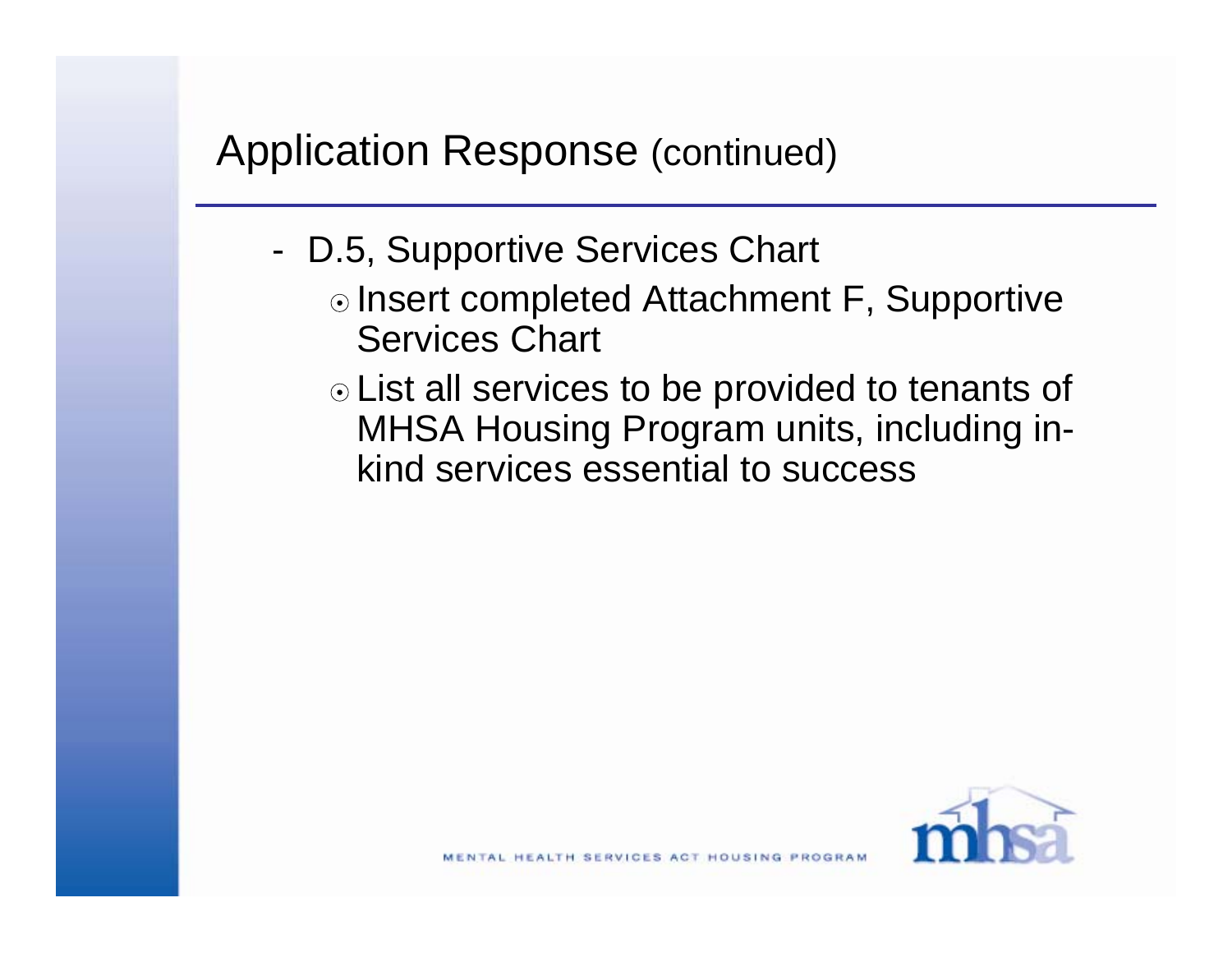- D.6, Design Considerations for Meeting the Needs of the MHSA Housing Program Target Population
	- Describe physical space where services are to be delivered & how it will be designed to meet needs of target population
	- Describe how residential units will be designed to meet target population needs
	- Describe how residential units will meet needs of any physically handicapped members of target population

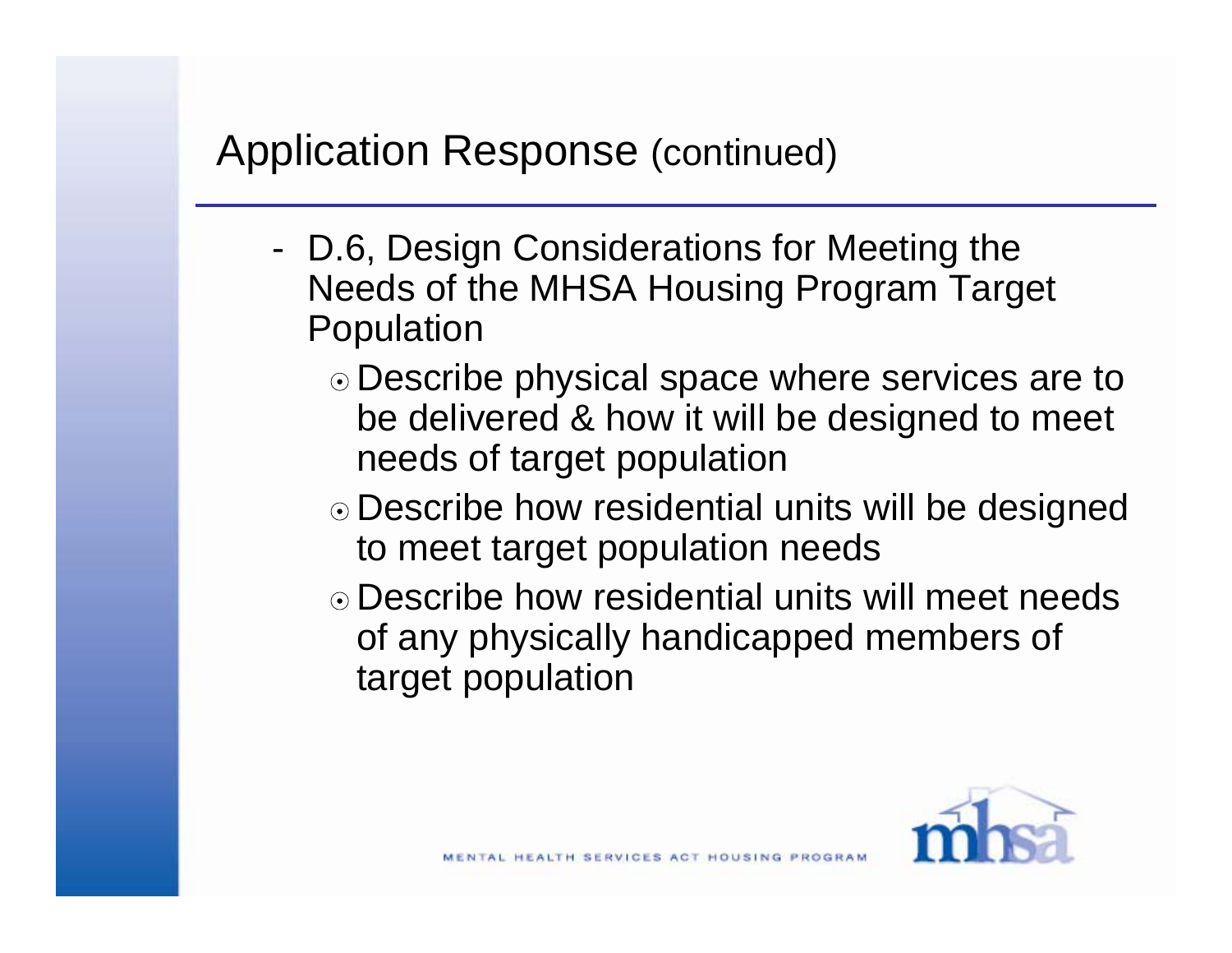- D.7, Plan for Collecting and Submitting Outcome Data
	- Describe county plan for collection and submission per State DMH requirements
	- ⊙ Identify responsible staff and provide contact information
- D.8, Agreement to Meet DMH Outcome Reporting **Requirements** 
	- ⊙ Include completed, signed copy of Attachment G, Agreement to Meet DMH Outcome Reporting Requirements

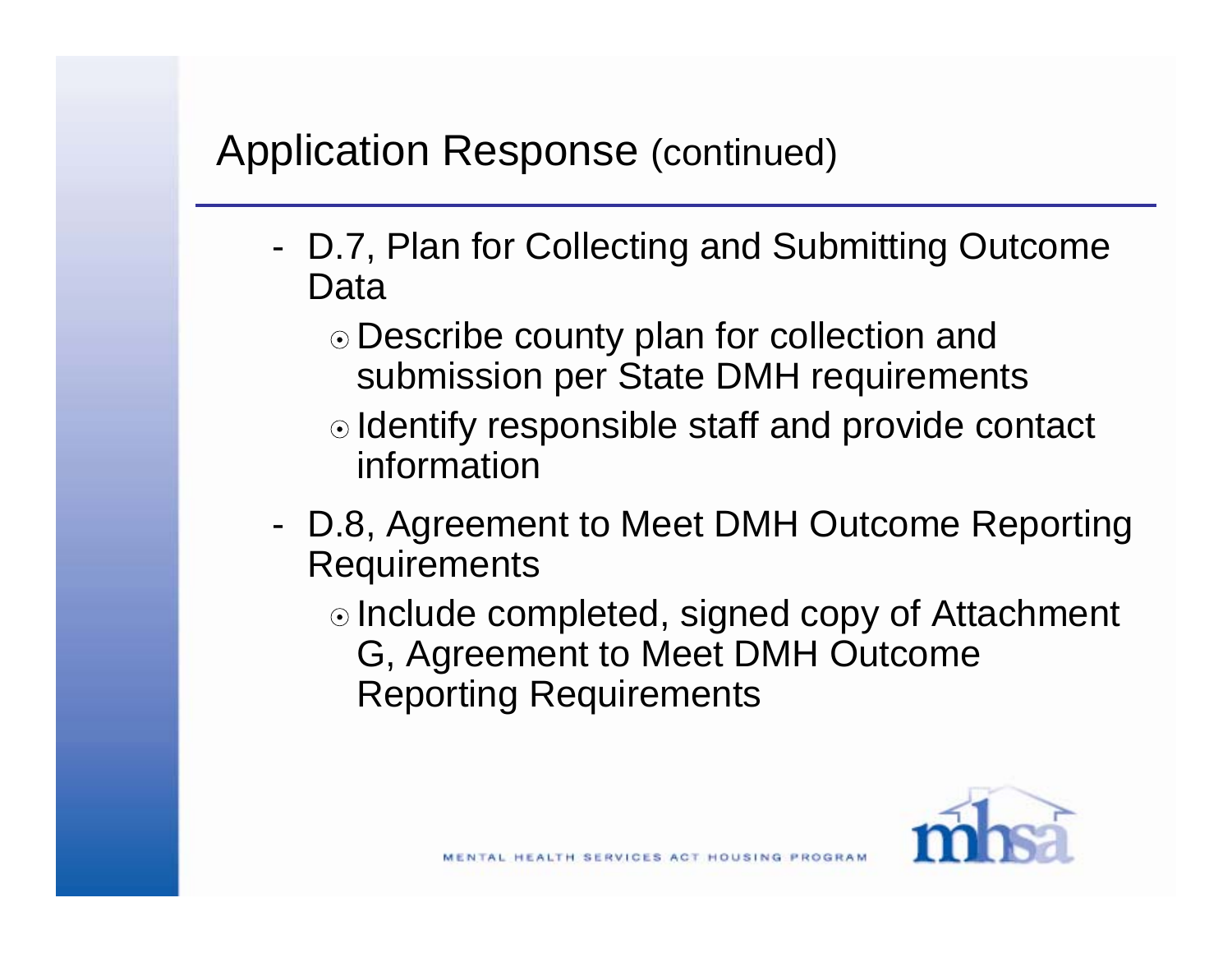- D.9, County Mental Health Department Sponsorship and Services Verification Form
	- County must confirm that applicant and all partners agree to comply with DMH outcome reporting requirements
	- ⊙ Include completed, signed copy of Attachment H, County Mental Health Department Sponsorship and Services Verification Form

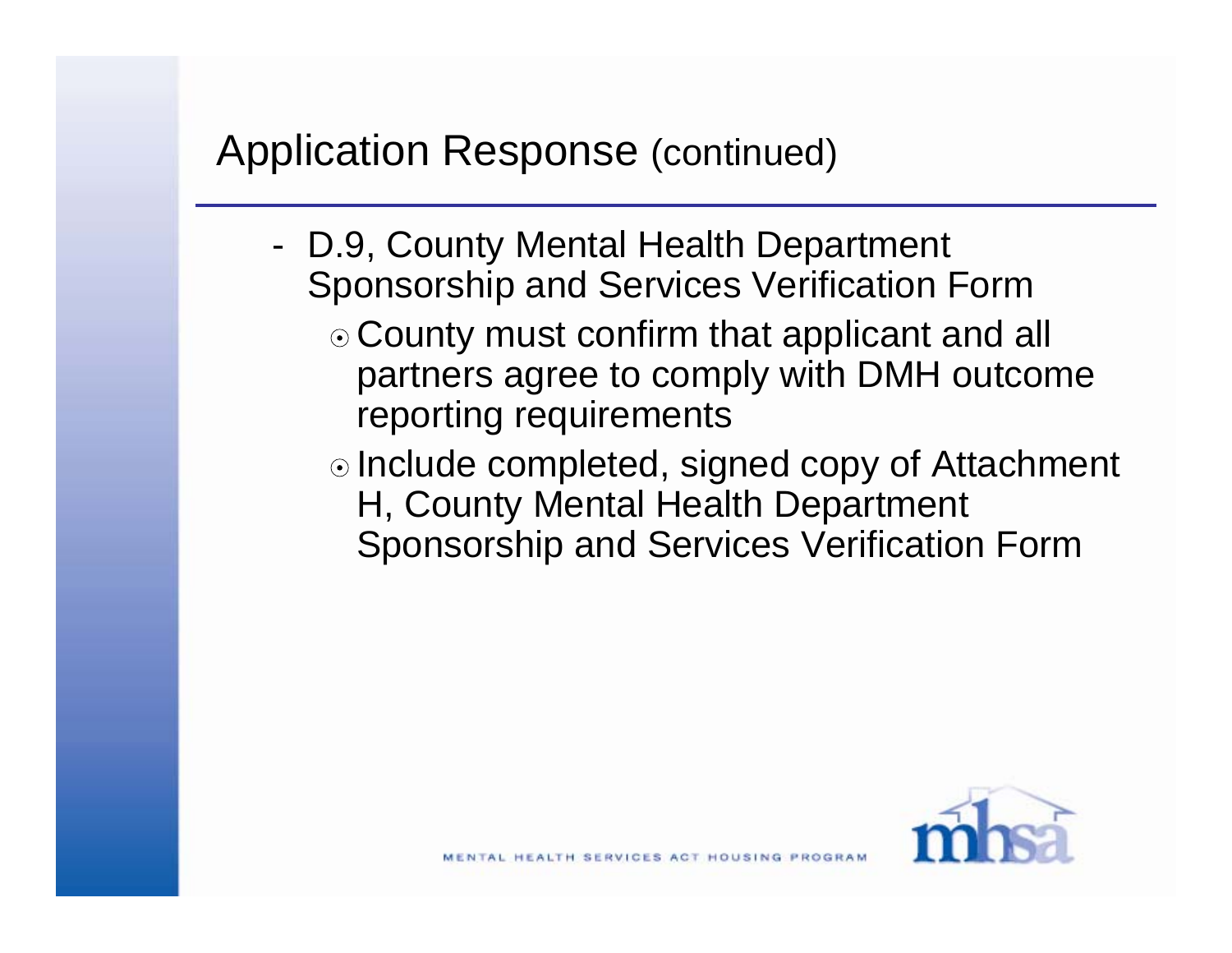- D.10, Applicant and Partner Experience Serving Target Population
	- Narrative must demonstrate applicant and partner experience in successfully developing housing for, and providing supportive housing to tenants with serious mental illness (SMI).
		- Describe background and experience of applicant and primary development partners
		- Identify and describe other similar developments in which each partner has been involved
		- Describe history of applicant relationship with partners on projects serving tenants with SMI

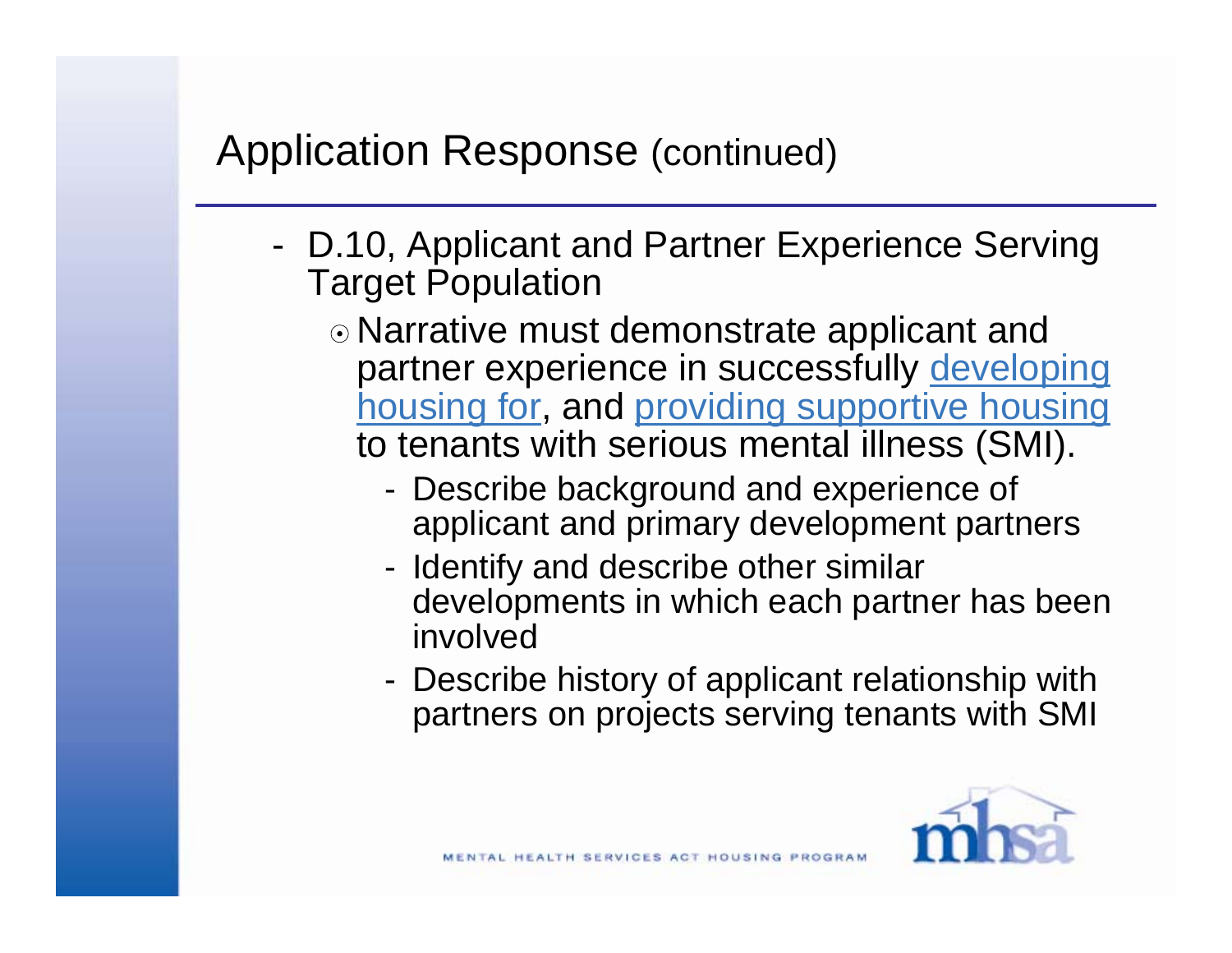- D.11, Primary Service Provider Experience Serving Target Population
	- Identify primary service provider and demonstrate its experience in successfully delivery services to tenants with SMI
		- Identify & describe developments where the provider served tenants with SMI
		- Specify provider's experience in providing services to assist tenants with SMI to retain their housing
		- Provide data for each experience cited, including name, # of units for tenants with SMI, services provided, when provided, & # served annually

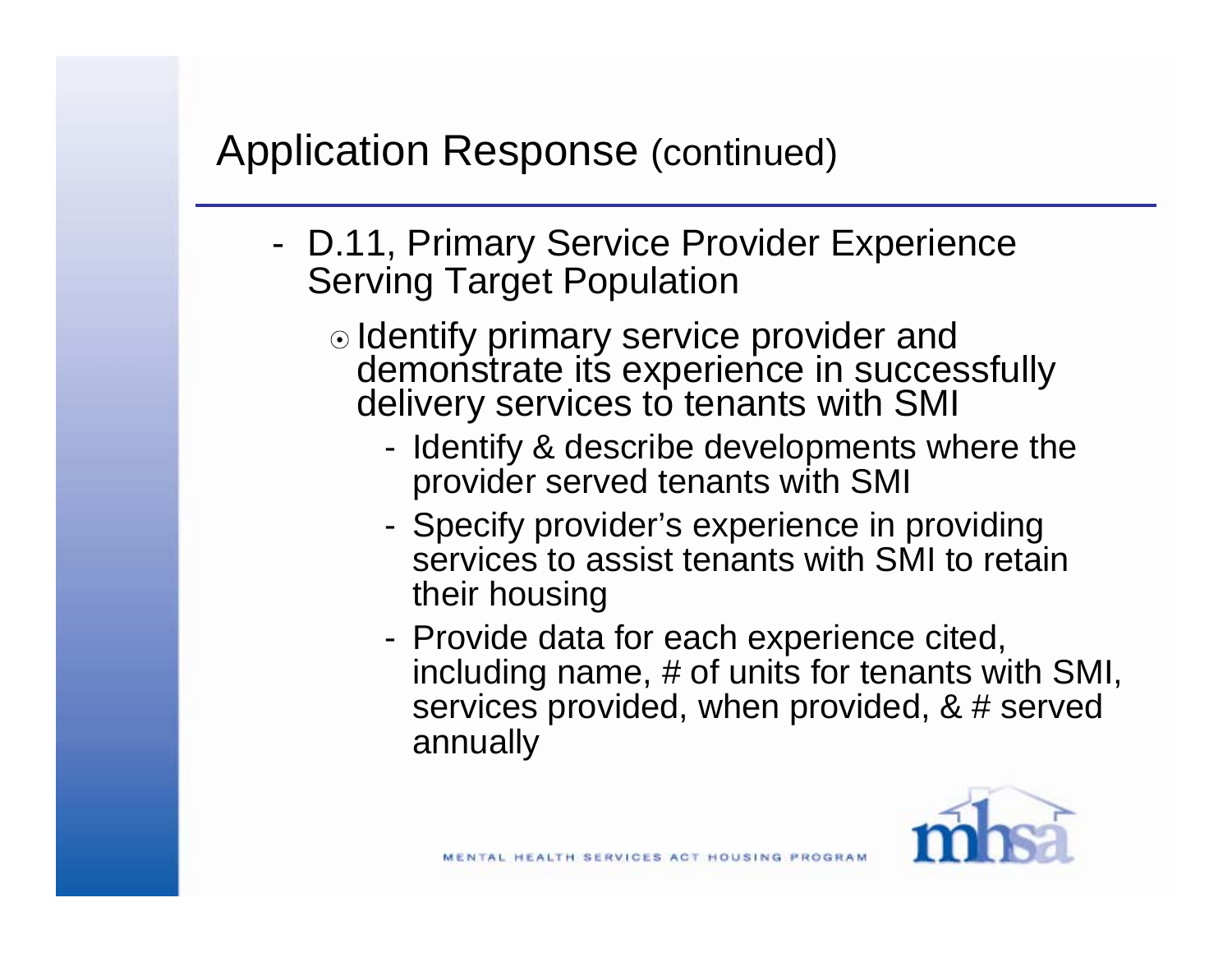- D.11, Primary Service Provider Experience Serving Target Population (continued)
	- $\odot$  If no designated primary service provider at time of application, designate county
	- County must make final identification of primary service provider, with updated D.11 submission, prior to loan closing

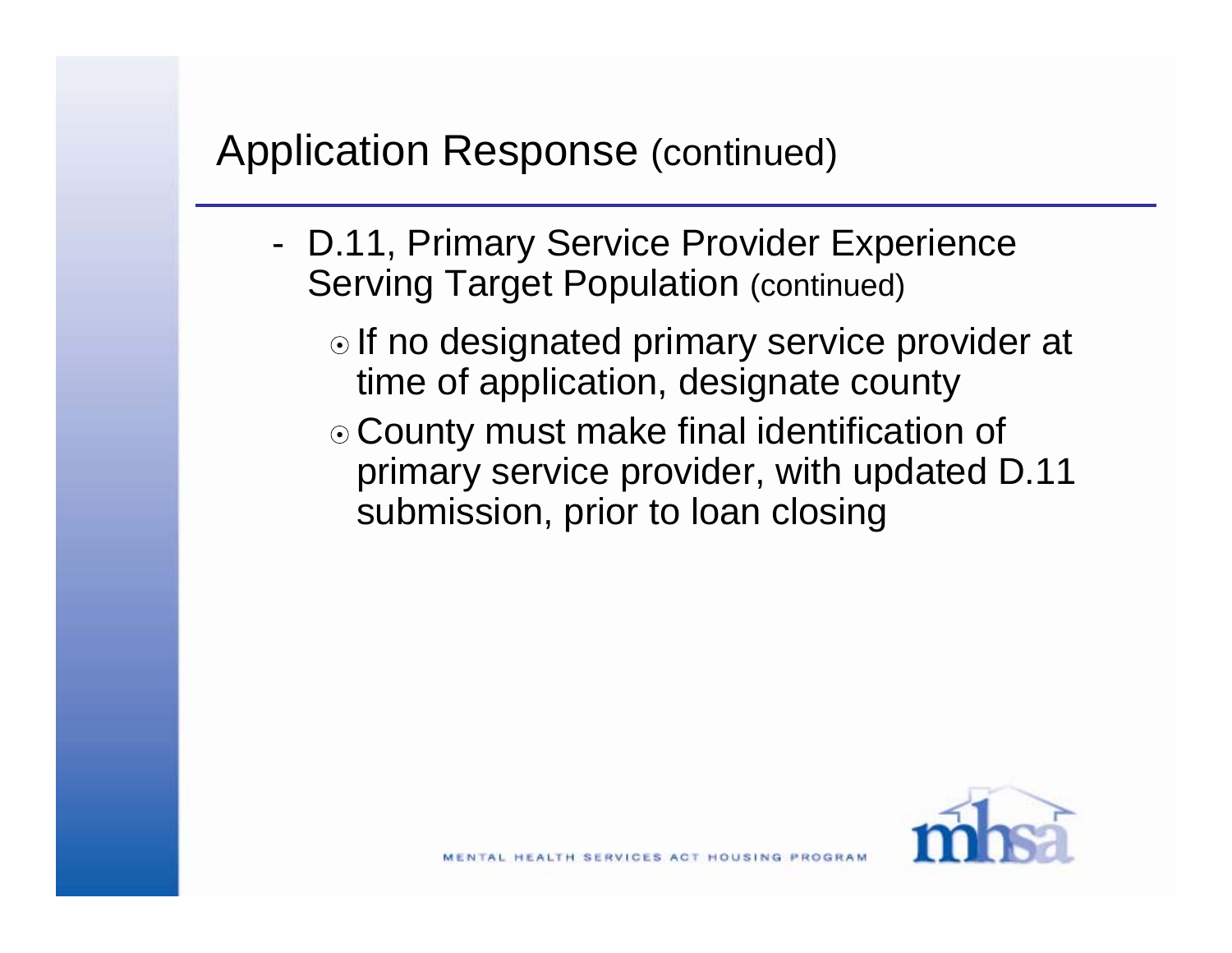- D.12, Memorandum of Understanding with Key **Partners** 
	- ⊙ Submit written Memorandum of Understanding between borrower, primary service provider, property management agent and county condition of loan closing
	- Document roles and responsibilities of each, each partner's willingness to carry out, and procedures for communication and decision making (between property management agent and service provider)

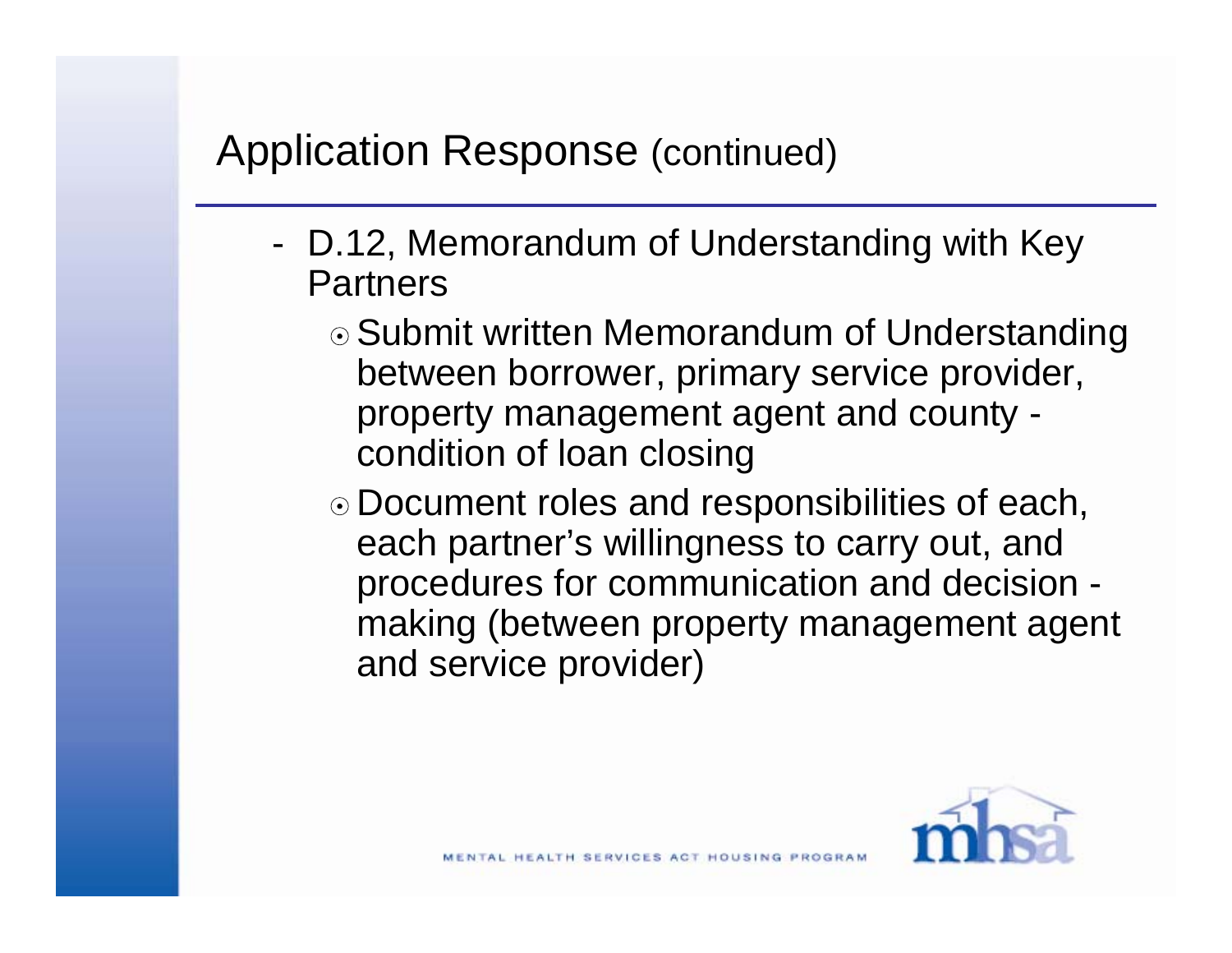- D.13, Property Management Plan
	- Roles/responsibilities of property manager
	- ⊙ How property management rules address issues/needs of target population
	- Procedures for communication between property management & services staff
	- How property management will be staffed
	- Management fee structure, showing charges to development for management services

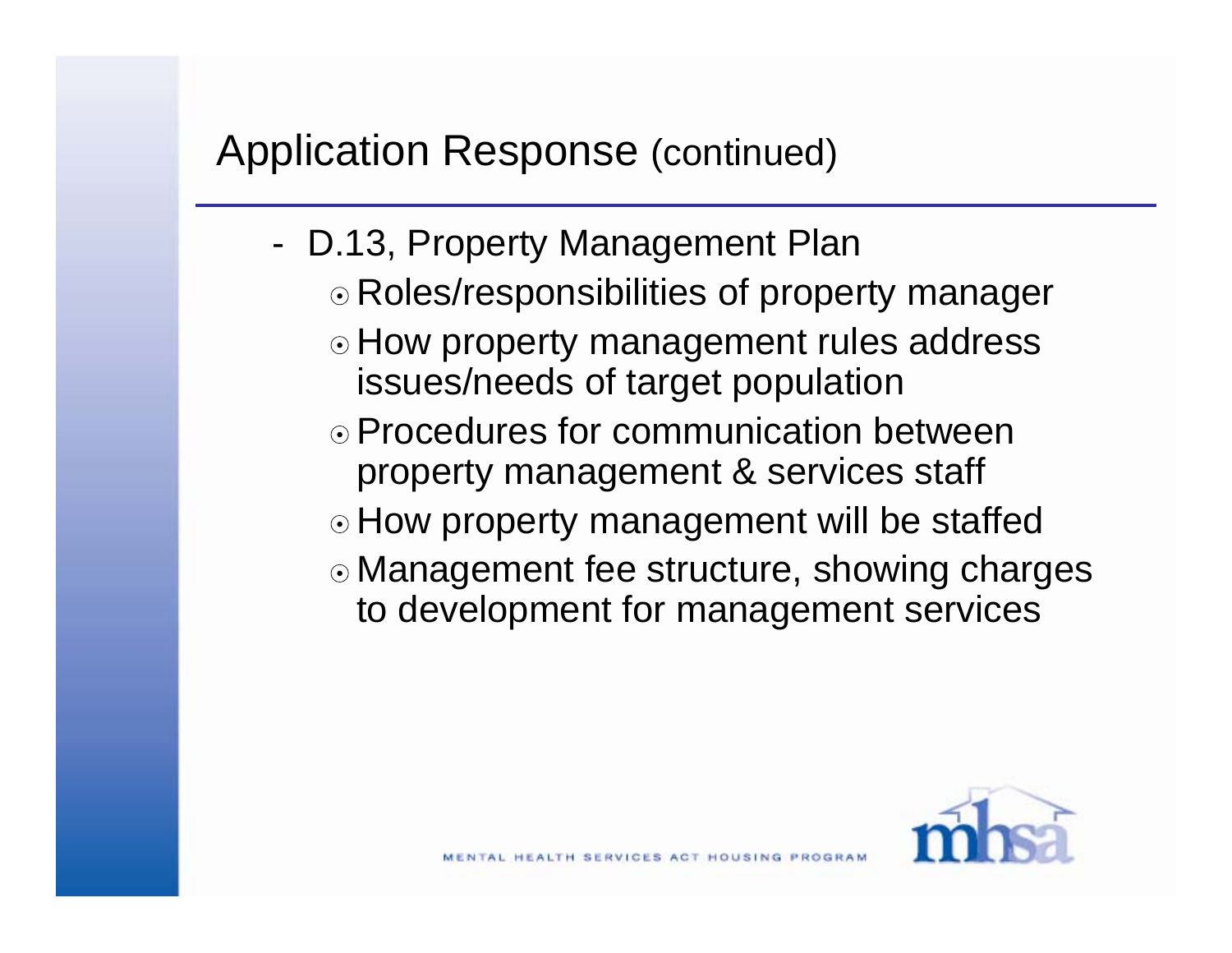- D.14, Property Management Contract
	- ⊙ Include copy of management contract or letter of interest from proposed property management agent indicating willingness to contract to provide property management services to development.
	- $\odot$  The contract must include ability to terminate with or without cause on 30 days notice.

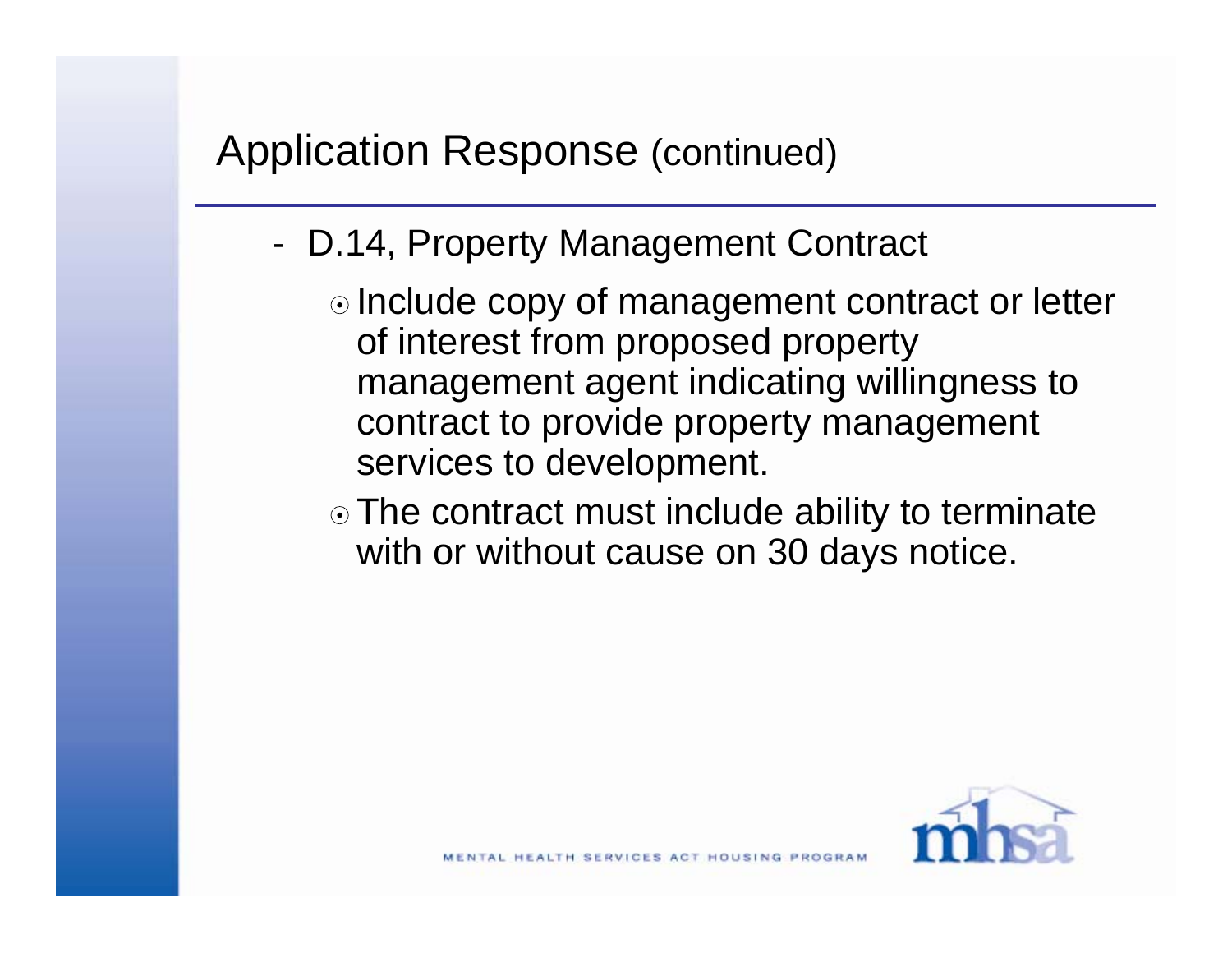- D.15, Physical Inspection Plans for Shared Housing Developments
	- ⊙ For Shared Housing Developments, no inspections by CalHFA, but third-party inspections are required
	- Describe who will conduct annual housing quality control physical inspections
	- ⊙ Describe methodology
	- Describe how, when & in what format inspection results will be sent to CalHFA

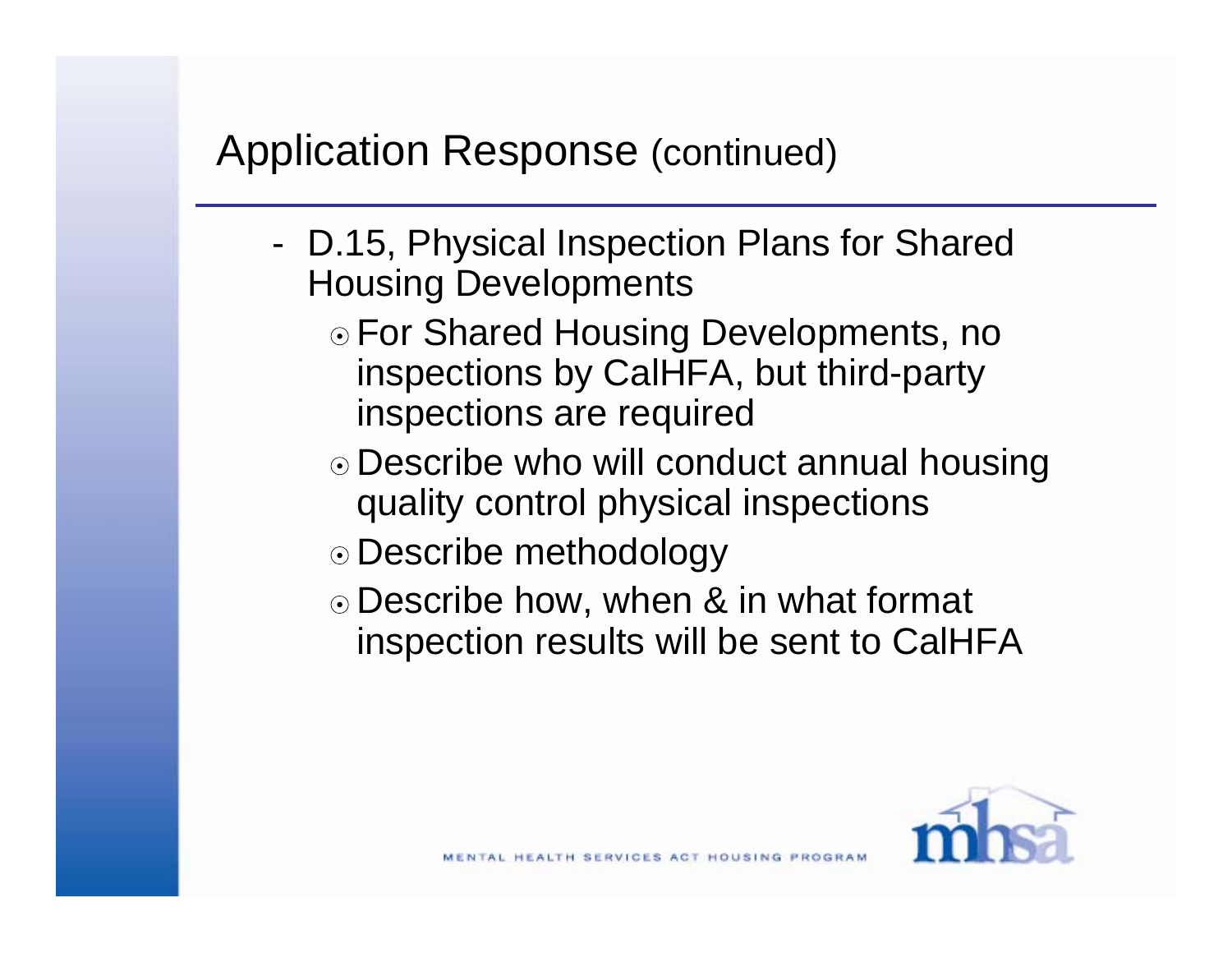- D.16, Summary and Analysis of Stakeholder Input
	- Submit documentation of local review/stakeholder process, including:
		- Description of methods used to circulate Project Overview and Items D.1 through D.5 for comment
		- Proof of circulation of Project Overview and Items D.1 through D.5
		- Description of any substantive changes made

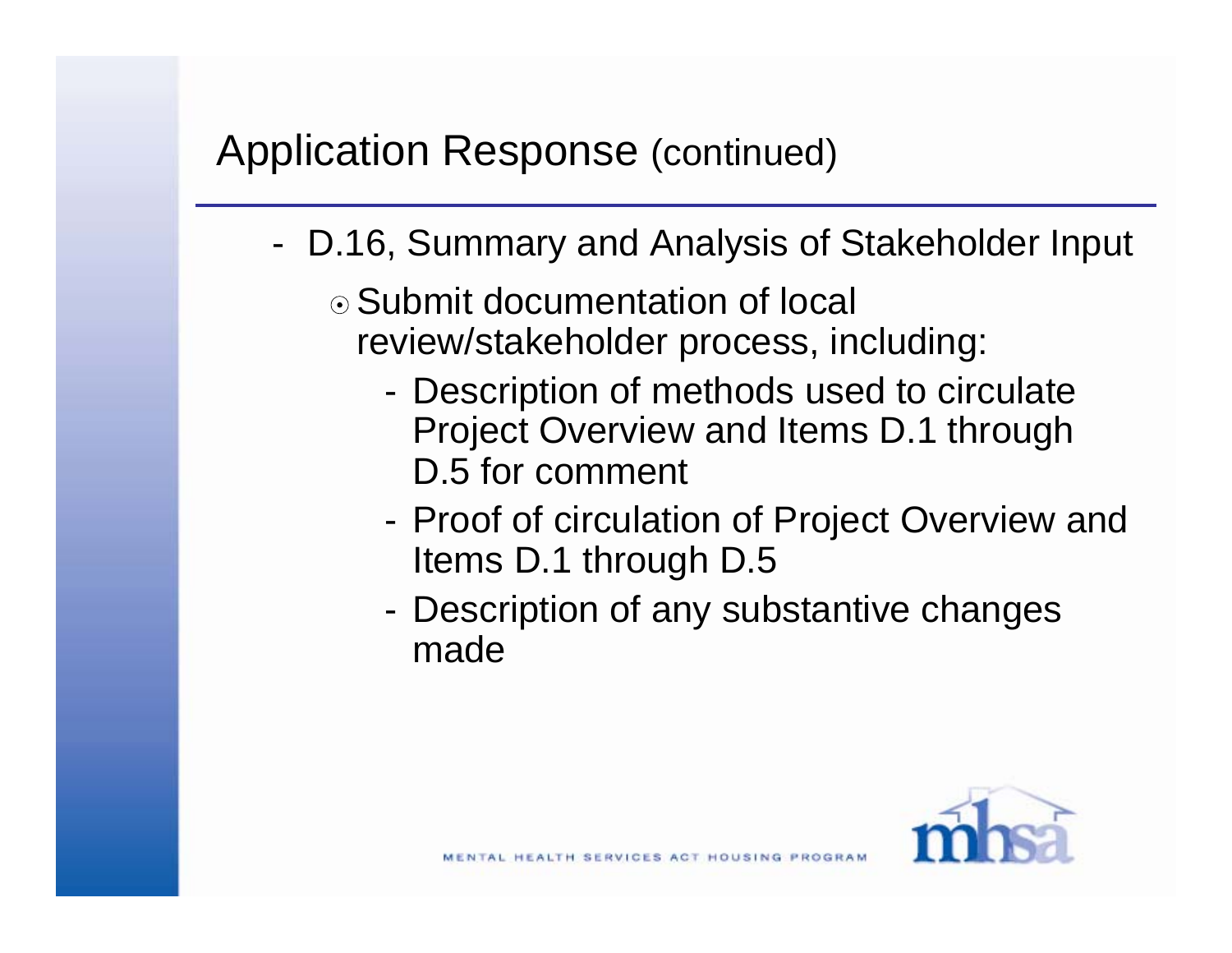### Review & Evaluation of Applications

- DMH will evaluate all information submitted in Section D
- DMH has contracted with CalHFA to evaluate all information submitted in Sections A, B and C
- Review will take about 60 days from receipt of completed application (including receipt of missing items and responses to requests for additional information)
- Final commitment will be issued upon approval by both DMH and CalHFA

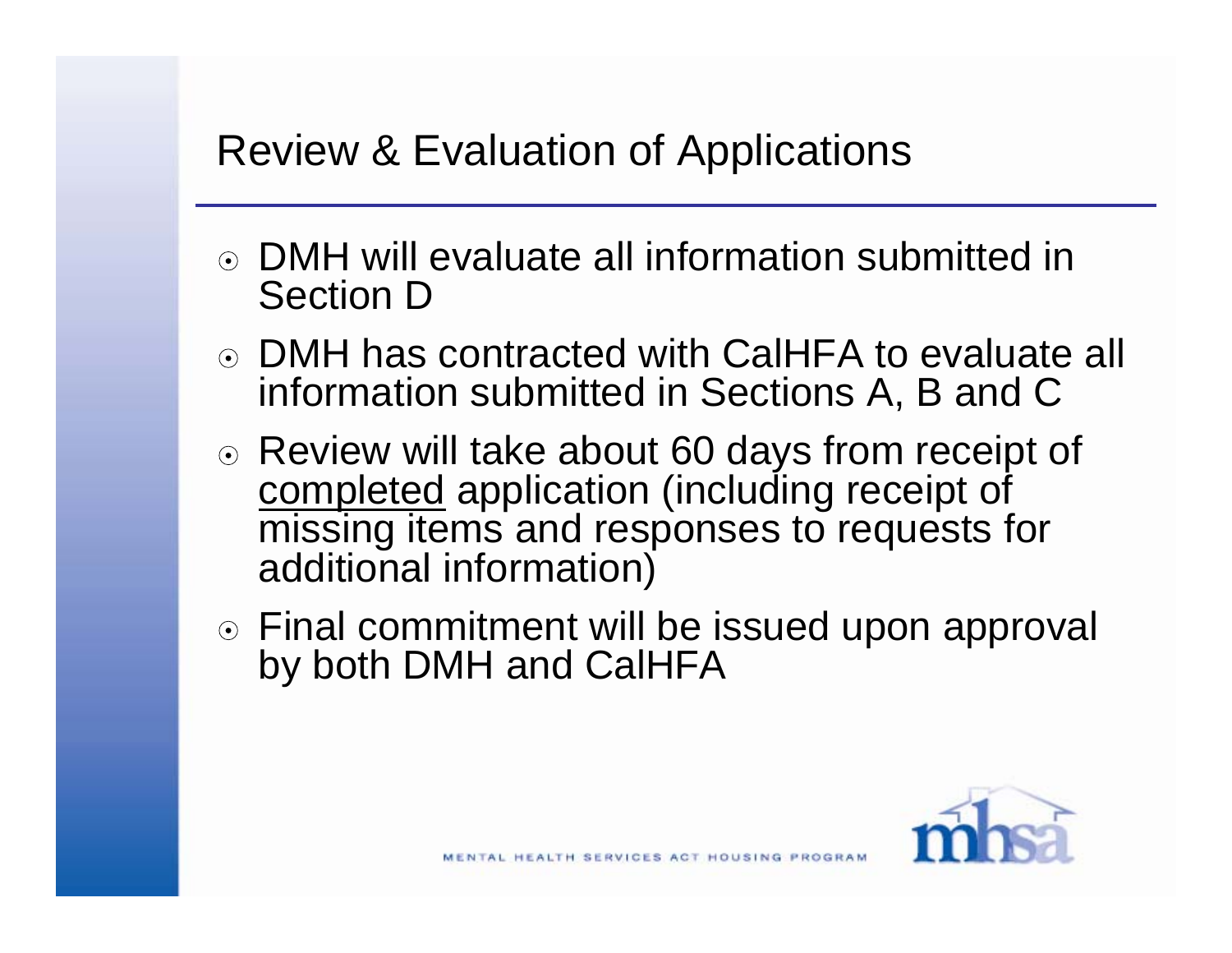

# **Additional Program Requirements**

MENTAL HEALTH SERVICES ACT HOUSING PROGRAM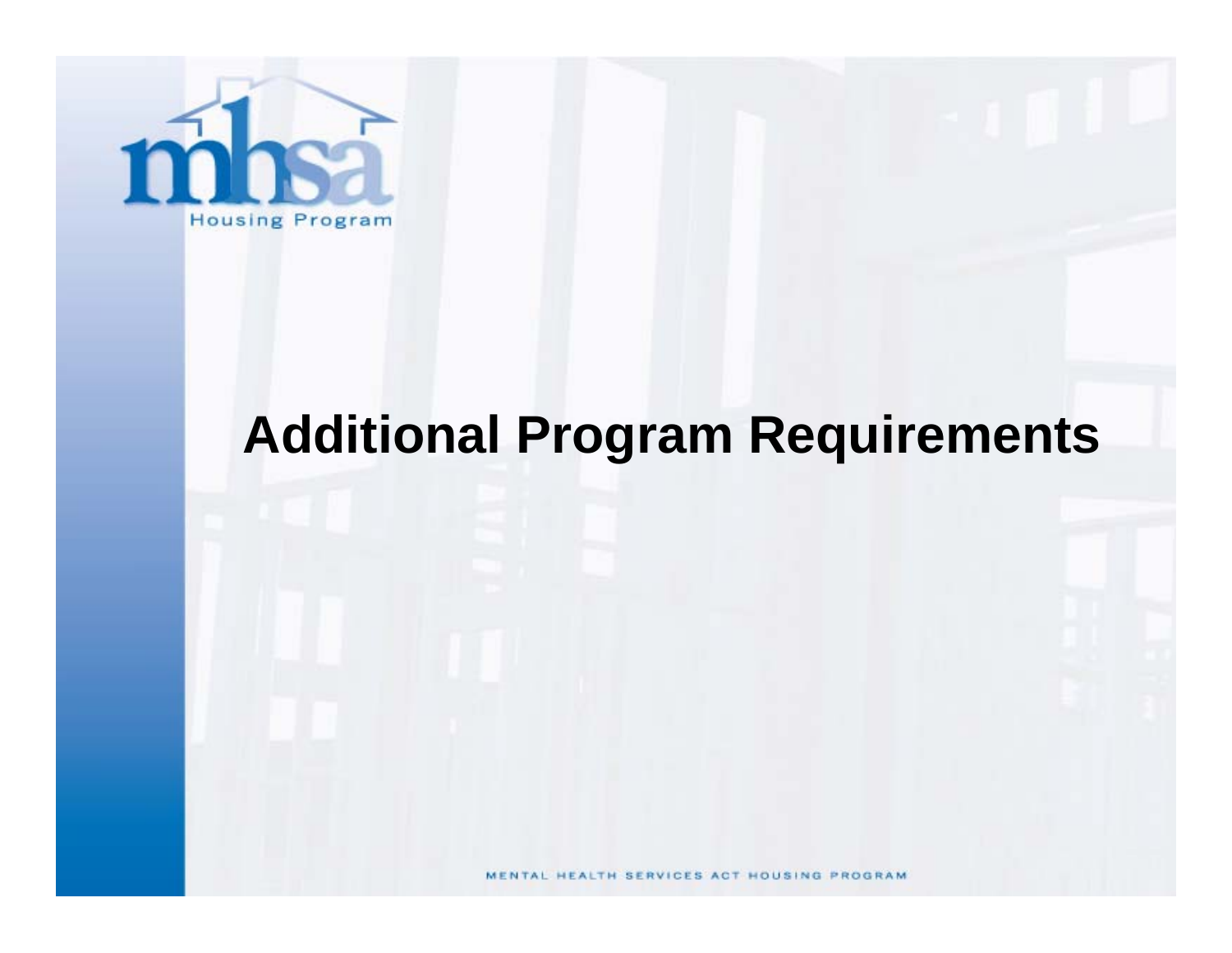#### Rental Limits

- ⊙ Rents in MHSA Housing Program targeted units must be restricted to 30 percent of 50 percent or less of area median income (as adjusted by household size). This applies to all MHSA HP units.
- ⊙ In units which receive MHSA HP Capitalized Operating Subsidies, the tenant portion of the restricted rent must be set at:
	- no lower than 30 % of the current Supplemental Security Income/State Supplemental Program (SSI/SSP) grant amount for a single individual living independently, or
	- 30 % of total household income, whichever is higher.

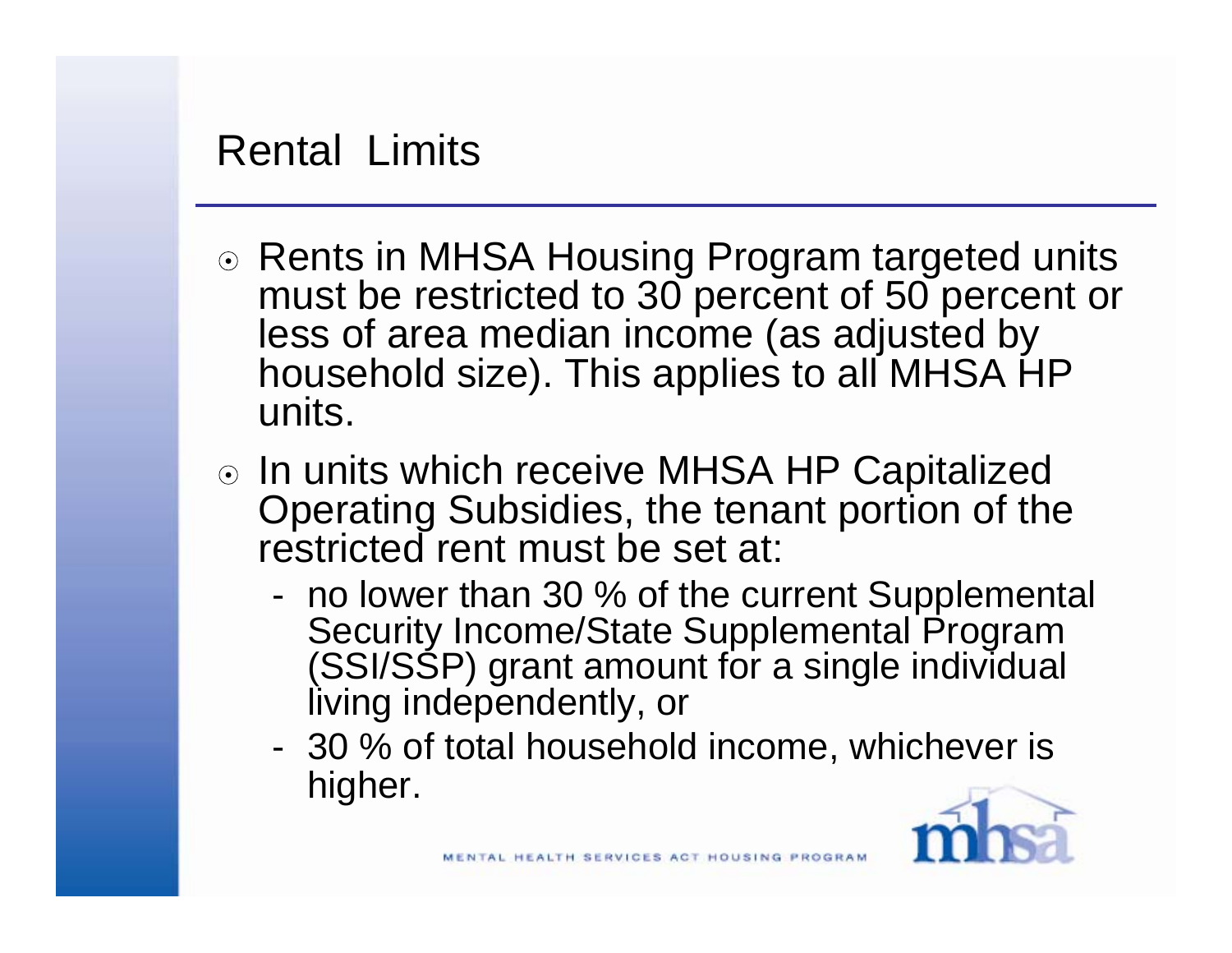There are no income limits for MHSA Housing Units, just rental limits provided that:

- ⊙ The MHSA tenant is a member of the target population.
- ⊙ The unit qualifies for the California Welfare Tax exemption.

The unit can be income restricted by other funding sources.

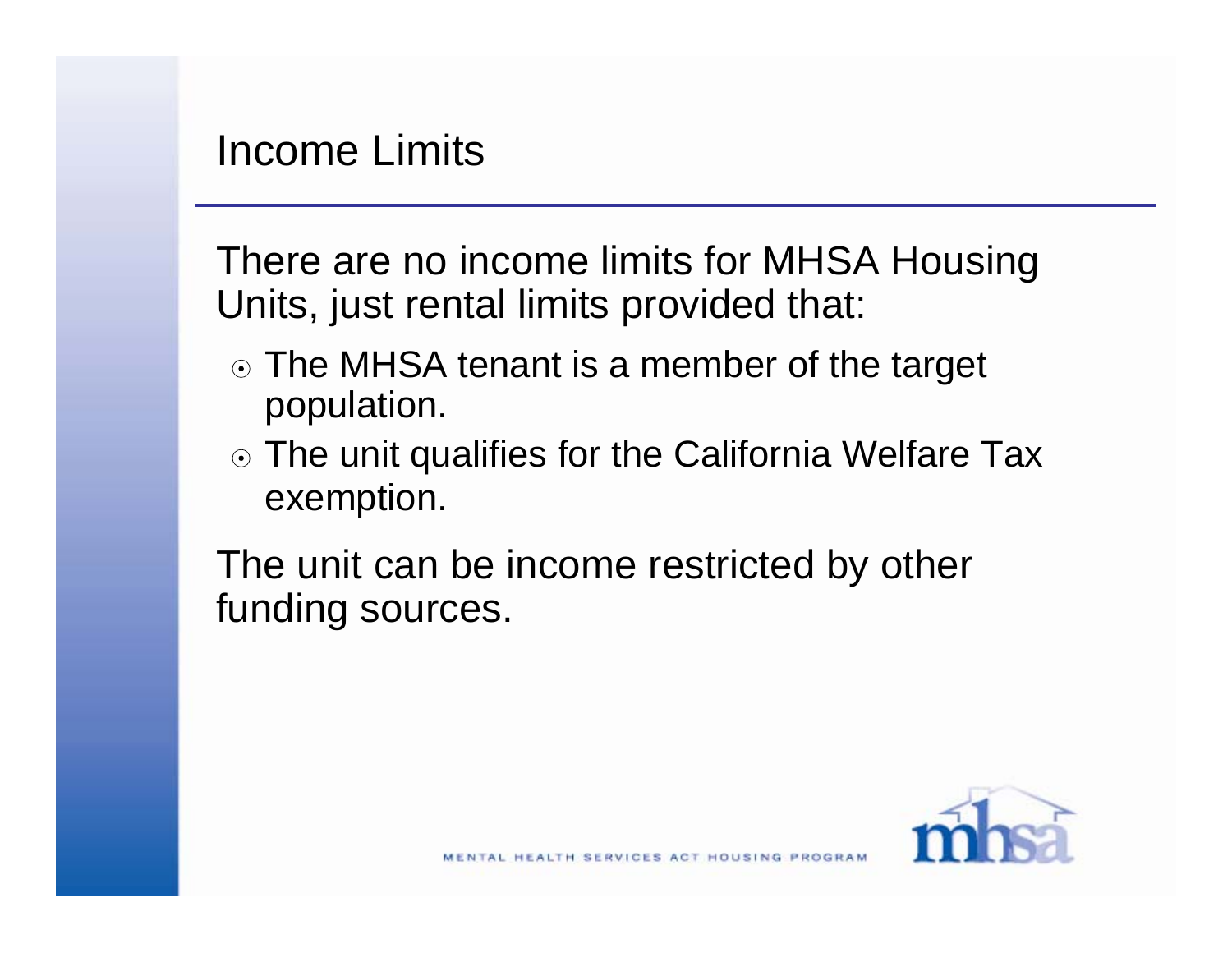#### Loan Terms

- $\odot$  An administrative fee of 0.42% of the outstanding principal balance shall be due and payable annually, paid to CalHFA.
- A 1% fee on the capital loans.
- o Interest an principal payments will be made from net cash flow (residual receipts).
- ⊙ The interest rate on Rental Housing Developments and Shared Housing Developments will be fixed at 3%.
- The loan term for both Rental Housing Developments and Shared Housing developments shall be 20 years, or longer if required by other funding sources or if tax credits are involved.

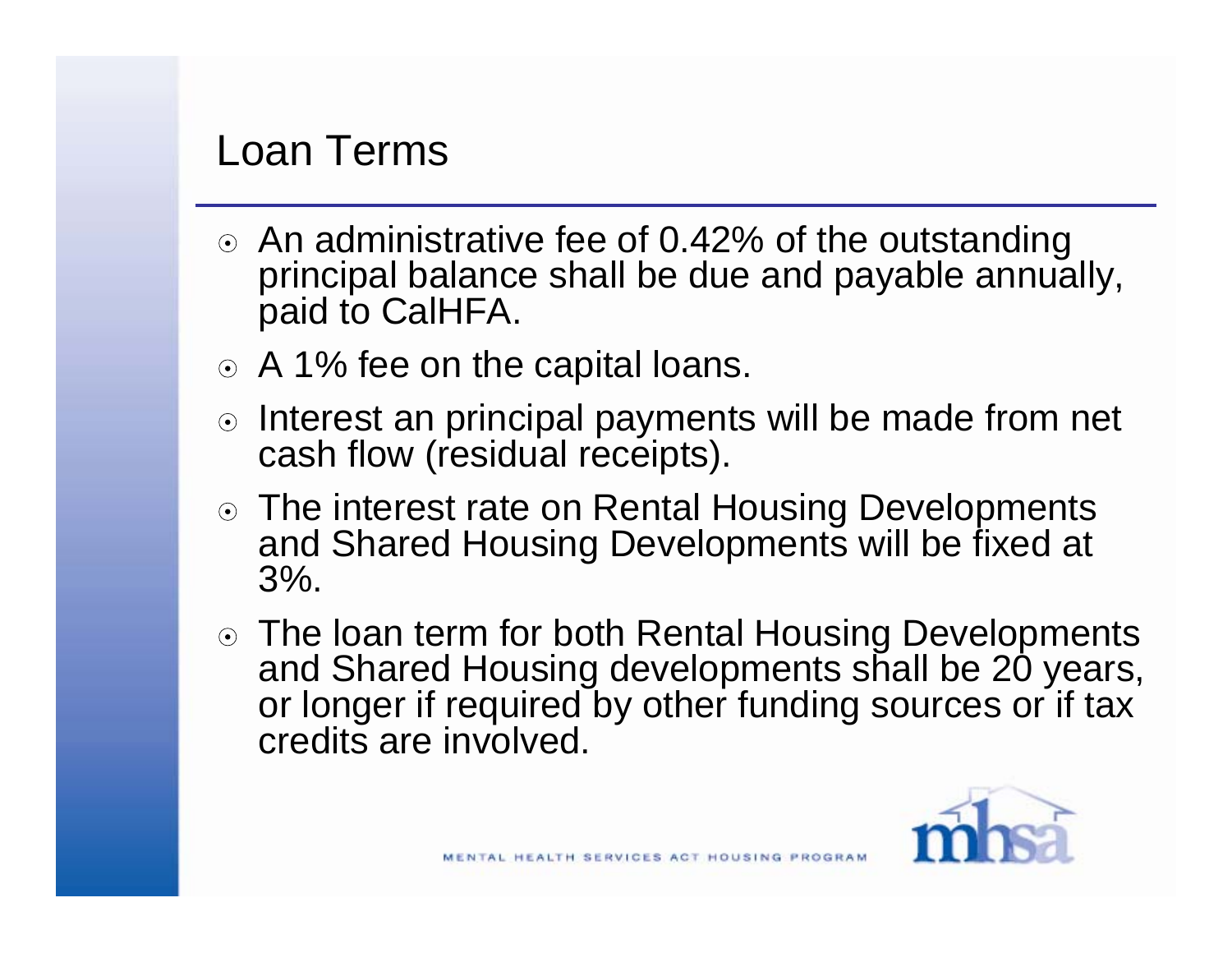### Qualified Borrowers

- ⊙ Borrowers with a track record of successful housing development and a history of serving the target population.
- ⊙ Borrowers with a track record of successful housing development but with no history of serving the target population, and with a strong contract/MOU with a qualified service provider and property manager, and qualified consultants who have worked successfully with developers to house the target population.

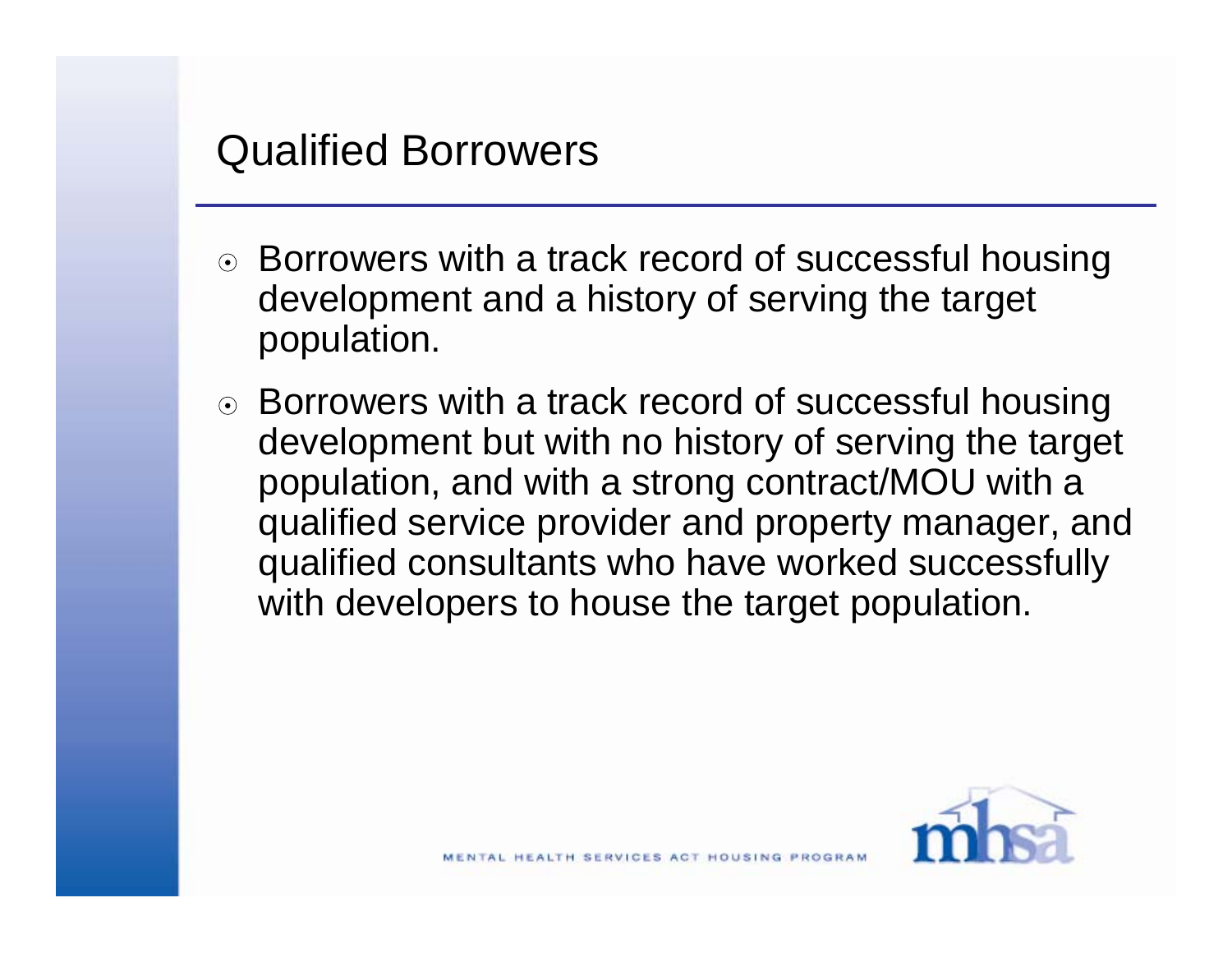# Qualified Borrowers (continued)

- A qualified supportive services provider with a joint venture developer partner with a history of successful development, who has entered into a contract/MOU with a qualified property manager, and has qualified consultants who have worked history with similar joint venture partners to house the target population.
- A qualified supportive services provider with a qualified development team that has a history of successful development and that has entered into a contract/MOU with a qualified property manager.
- For a Shared Housing Development that consists of a condominium, single family home, duplex, triplex and/or four-plex, an appropriate agency of the county.